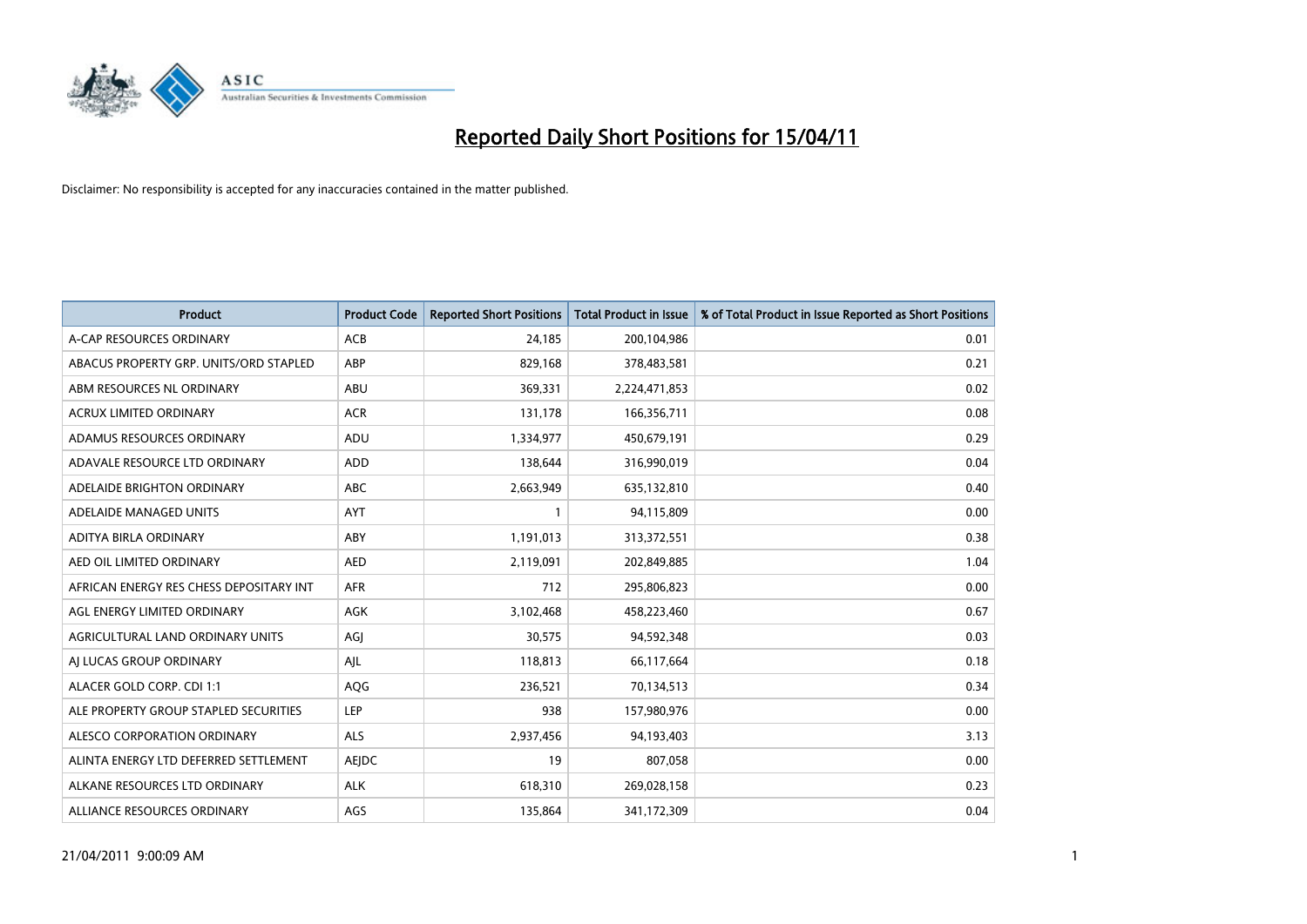

| <b>Product</b>                         | <b>Product Code</b> | <b>Reported Short Positions</b> | <b>Total Product in Issue</b> | % of Total Product in Issue Reported as Short Positions |
|----------------------------------------|---------------------|---------------------------------|-------------------------------|---------------------------------------------------------|
| ALLIED GOLD LIMITED ORDINARY           | <b>ALD</b>          | 1,302,608                       | 1,198,537,554                 | 0.11                                                    |
| ALUMINA LIMITED ORDINARY               | <b>AWC</b>          | 23,472,729                      | 2,440,196,187                 | 0.93                                                    |
| AMADEUS ENERGY ORDINARY                | AMU                 | 454,000                         | 300,288,855                   | 0.15                                                    |
| AMALGAMATED HOLDINGS ORDINARY          | AHD                 | 13,825                          | 157,458,568                   | 0.01                                                    |
| AMCOM TELECOMM, ORDINARY               | <b>AMM</b>          | 20,343                          | 716,812,103                   | 0.00                                                    |
| AMCOR LIMITED ORDINARY                 | <b>AMC</b>          | 5,882,297                       | 1,227,383,880                 | 0.46                                                    |
| AMP LIMITED ORDINARY                   | AMP                 | 10,175,152                      | 2,789,686,764                 | 0.34                                                    |
| AMPELLA MINING ORDINARY                | <b>AMX</b>          | 255,074                         | 203,285,108                   | 0.11                                                    |
| ANGLOGOLD ASHANTI CDI 5:1              | AGG                 | 4                               | 89,207,765                    | 0.00                                                    |
| ANSELL LIMITED ORDINARY                | <b>ANN</b>          | 3,944,346                       | 133,007,903                   | 2.97                                                    |
| ANTARES ENERGY LTD ORDINARY            | <b>AZZ</b>          | 101,632                         | 275,500,000                   | 0.04                                                    |
| ANZ BANKING GRP LTD ORDINARY           | ANZ                 | 5,470,144                       | 2,596,414,163                 | 0.18                                                    |
| APA GROUP STAPLED SECURITIES           | <b>APA</b>          | 5,954,433                       | 556,193,951                   | 1.06                                                    |
| APEX MINERALS NL ORDINARY              | <b>AXM</b>          | 885.146                         | 5,550,243,713                 | 0.02                                                    |
| APN EUROPEAN RETAIL UNITS STAPLED SEC. | <b>AEZ</b>          | 11,832                          | 544,910,660                   | 0.00                                                    |
| APN NEWS & MEDIA ORDINARY              | <b>APN</b>          | 19,984,498                      | 618,568,292                   | 3.26                                                    |
| AQUARIUS PLATINUM. ORDINARY            | <b>AOP</b>          | 2,448,835                       | 463,266,640                   | 0.51                                                    |
| AQUILA RESOURCES ORDINARY              | <b>AQA</b>          | 3,149,762                       | 374,323,124                   | 0.84                                                    |
| ARAFURA RESOURCE LTD ORDINARY          | ARU                 | 5,036,685                       | 367,930,342                   | 1.39                                                    |
| ARB CORPORATION ORDINARY               | ARP                 | 6,781                           | 72,481,302                    | 0.00                                                    |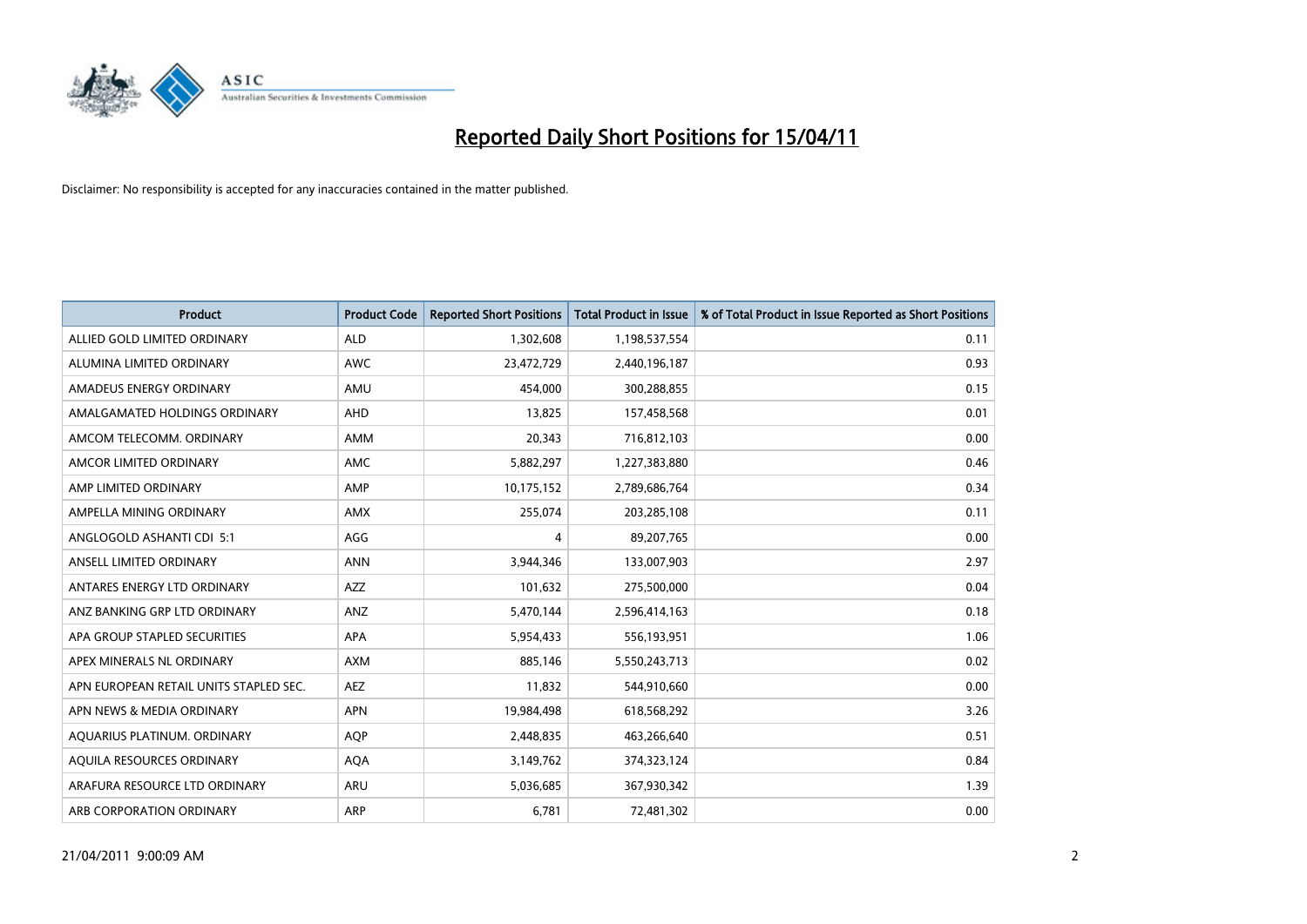

| <b>Product</b>                          | <b>Product Code</b> | <b>Reported Short Positions</b> | Total Product in Issue | % of Total Product in Issue Reported as Short Positions |
|-----------------------------------------|---------------------|---------------------------------|------------------------|---------------------------------------------------------|
| ARDENT LEISURE GROUP STAPLED SECURITIES | AAD                 | 342,783                         | 318,147,978            | 0.10                                                    |
| ARISTOCRAT LEISURE ORDINARY             | ALL                 | 28,304,702                      | 536,480,307            | 5.27                                                    |
| ASCIANO LIMITED ORDINARY                | <b>AIO</b>          | 11,769,613                      | 2,926,103,883          | 0.40                                                    |
| ASG GROUP LIMITED ORDINARY              | <b>ASZ</b>          | 16.669                          | 168,247,718            | 0.01                                                    |
| ASPEN GROUP ORD/UNITS STAPLED           | <b>APZ</b>          | 1,132,747                       | 592,674,670            | 0.18                                                    |
| ASPIRE MINING LTD ORDINARY              | <b>AKM</b>          | 89,527                          | 535,971,483            | 0.02                                                    |
| <b>ASTON RES LTD ORDINARY</b>           | <b>AZT</b>          | 216,900                         | 204,527,604            | 0.11                                                    |
| ASTRO JAP PROP GROUP STAPLED SECURITIES | AJA                 | 23,645                          | 58,445,002             | 0.04                                                    |
| ASX LIMITED ORDINARY                    | <b>ASX</b>          | 1,007,582                       | 175,136,729            | 0.58                                                    |
| ATLANTIC LIMITED ORDINARY               | ATI                 | 546,917                         | 112,790,281            | 0.48                                                    |
| ATLAS IRON LIMITED ORDINARY             | <b>AGO</b>          | 2,194,363                       | 815,689,044            | 0.25                                                    |
| AURORA MINERALS LTD ORDINARY            | <b>ARM</b>          | 622                             | 104,167,499            | 0.00                                                    |
| AURORA OIL & GAS ORDINARY               | <b>AUT</b>          | 287,256                         | 403,687,342            | 0.06                                                    |
| AUSDRILL LIMITED ORDINARY               | <b>ASL</b>          | 828,843                         | 300,167,237            | 0.27                                                    |
| AUSENCO LIMITED ORDINARY                | <b>AAX</b>          | 3,243,051                       | 122,987,022            | 2.64                                                    |
| AUSTAL LIMITED ORDINARY                 | ASB                 | 146,321                         | 188,069,638            | 0.07                                                    |
| AUSTAR UNITED ORDINARY                  | <b>AUN</b>          | 1,108,355                       | 1,271,389,658          | 0.08                                                    |
| AUSTBROKERS HOLDINGS ORDINARY           | <b>AUB</b>          | 3.666                           | 54,339,433             | 0.01                                                    |
| AUSTIN ENGINEERING ORDINARY             | ANG                 | 11,220                          | 71,714,403             | 0.01                                                    |
| <b>AUSTRALAND ASSETS ASSETS</b>         | <b>AAZPB</b>        | 1,168                           | 2,750,000              | 0.04                                                    |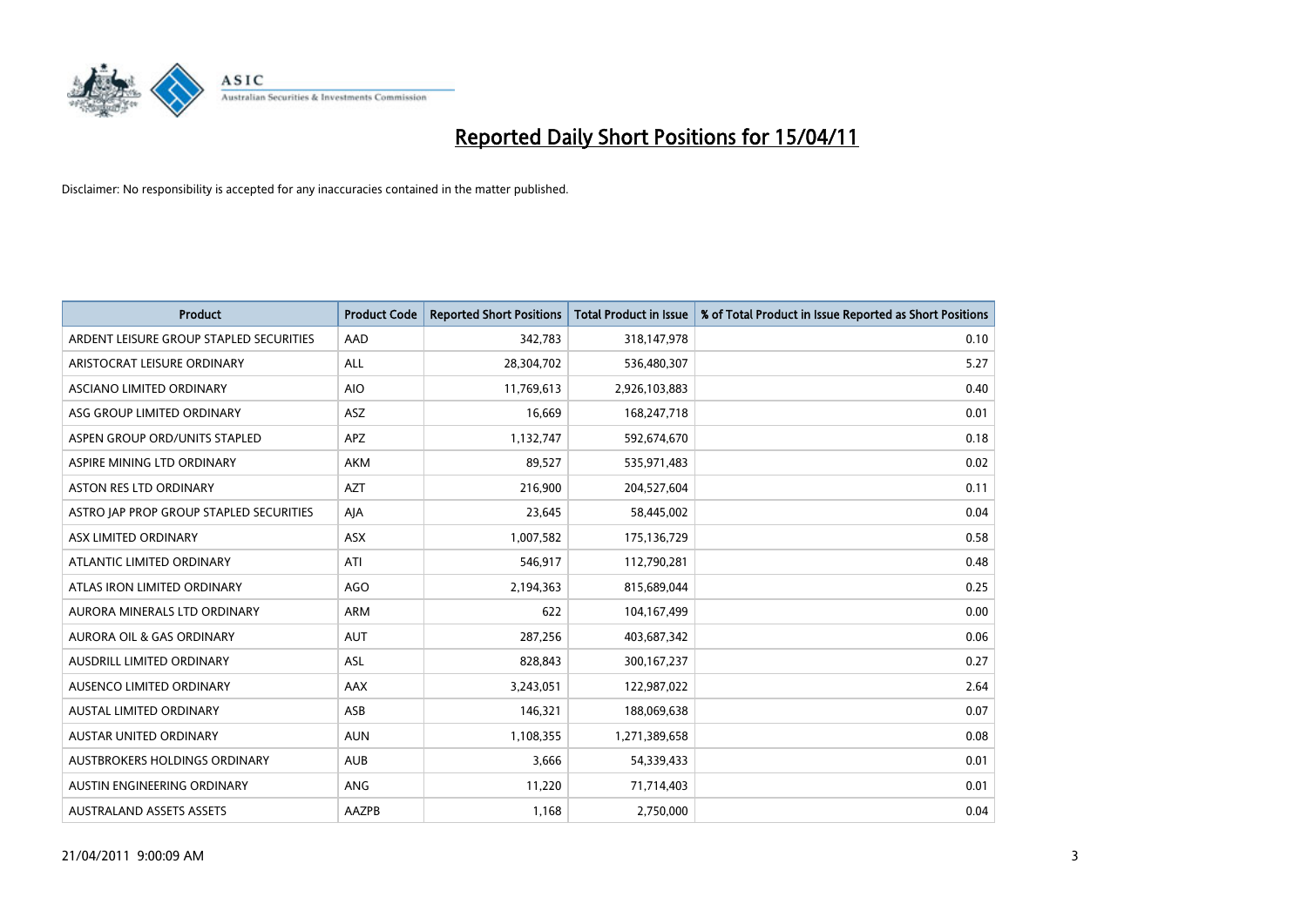

| <b>Product</b>                       | <b>Product Code</b> | <b>Reported Short Positions</b> | <b>Total Product in Issue</b> | % of Total Product in Issue Reported as Short Positions |
|--------------------------------------|---------------------|---------------------------------|-------------------------------|---------------------------------------------------------|
| AUSTRALAND PROPERTY STAPLED SECURITY | <b>ALZ</b>          | 766,276                         | 576,846,597                   | 0.11                                                    |
| AUSTRALIAN AGRICULT. ORDINARY        | <b>AAC</b>          | 4,184,478                       | 264,264,459                   | 1.56                                                    |
| <b>AUSTRALIAN EDUCATION UNITS</b>    | <b>AEU</b>          | 625.000                         | 134,973,383                   | 0.46                                                    |
| AUSTRALIAN INFRASTR. UNITS/ORDINARY  | <b>AIX</b>          | 791,093                         | 620,733,944                   | 0.13                                                    |
| AUSTRALIAN MINES LTD ORDINARY        | <b>AUZ</b>          | 1,400,000                       | 576,910,315                   | 0.24                                                    |
| AUSTRALIAN PHARM, ORDINARY           | API                 | 1,166,888                       | 488,115,883                   | 0.23                                                    |
| AUTOMOTIVE HOLDINGS ORDINARY         | <b>AHE</b>          | 290,309                         | 226,387,577                   | 0.13                                                    |
| AVEXA LIMITED ORDINARY               | <b>AVX</b>          | 243,657                         | 847,688,779                   | 0.03                                                    |
| AWE LIMITED ORDINARY                 | <b>AWE</b>          | 2,186,091                       | 521,871,941                   | 0.43                                                    |
| AZUMAH RESOURCES ORDINARY            | <b>AZM</b>          | 38,665                          | 272,696,055                   | 0.01                                                    |
| BANDANNA ENERGY ORDINARY             | <b>BND</b>          | 107,629                         | 426,515,482                   | 0.02                                                    |
| BANK OF QUEENSLAND. ORDINARY         | <b>BOO</b>          | 3,238,492                       | 222,072,957                   | 1.44                                                    |
| <b>BANNERMAN RESOURCES ORDINARY</b>  | <b>BMN</b>          | 173,468                         | 234,435,934                   | 0.07                                                    |
| BATHURST RESOURCES ORDINARY          | <b>BTU</b>          | 5,749,282                       | 613,741,330                   | 0.93                                                    |
| <b>BAUXITE RESOURCE LTD ORDINARY</b> | <b>BAU</b>          | 96.297                          | 235,379,896                   | 0.04                                                    |
| BC IRON LIMITED ORDINARY             | <b>BCI</b>          | 9,120                           | 94,361,000                    | 0.01                                                    |
| BEACH ENERGY LIMITED ORDINARY        | <b>BPT</b>          | 943,772                         | 1,099,021,290                 | 0.08                                                    |
| BEADELL RESOURCE LTD ORDINARY        | <b>BDR</b>          | 1,317,060                       | 622,147,828                   | 0.21                                                    |
| BENDIGO AND ADELAIDE ORDINARY        | <b>BEN</b>          | 5,522,315                       | 360,048,771                   | 1.54                                                    |
| BERKELEY RESOURCES ORDINARY          | <b>BKY</b>          | 168,217                         | 174,298,273                   | 0.08                                                    |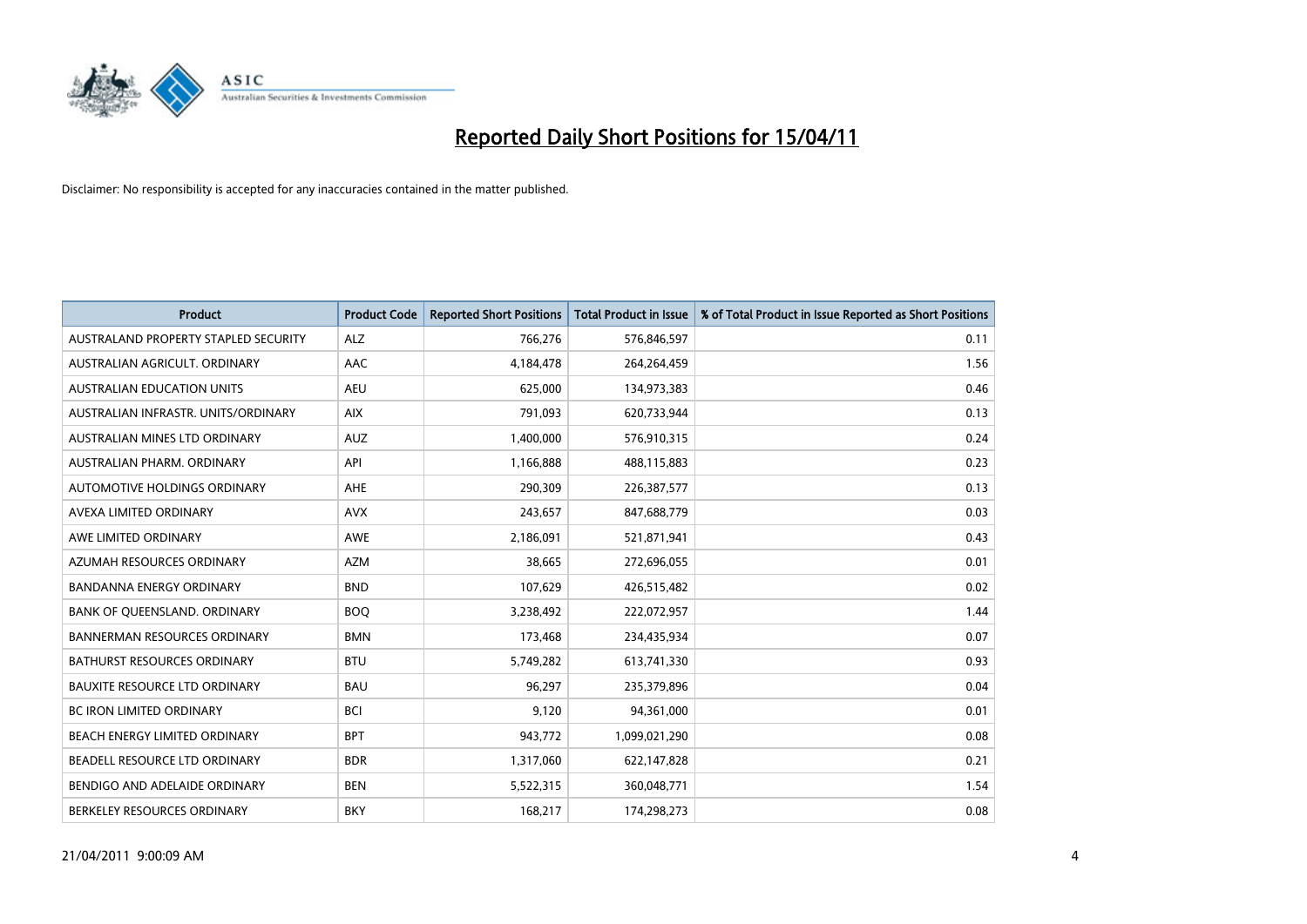

| Product                              | <b>Product Code</b> | <b>Reported Short Positions</b> | <b>Total Product in Issue</b> | % of Total Product in Issue Reported as Short Positions |
|--------------------------------------|---------------------|---------------------------------|-------------------------------|---------------------------------------------------------|
| BETASHARES ASX FIN ETF UNITS         | <b>OFN</b>          | 28,500                          | 4,509,251                     | 0.63                                                    |
| BETASHARES ASX RES ETF UNITS         | <b>ORE</b>          | 198,220                         | 4,519,432                     | 4.39                                                    |
| BETASHARES US DOLLAR ETF UNITS       | <b>USD</b>          | 3,000                           | 5,253,661                     | 0.06                                                    |
| <b>BHP BILLITON LIMITED ORDINARY</b> | <b>BHP</b>          | 46,656,995                      | 3,356,081,497                 | 1.36                                                    |
| <b>BILLABONG ORDINARY</b>            | <b>BBG</b>          | 12,424,418                      | 253,613,826                   | 4.89                                                    |
| <b>BIOTA HOLDINGS ORDINARY</b>       | <b>BTA</b>          | 2,133,113                       | 181,417,556                   | 1.17                                                    |
| <b>BISALLOY STEEL ORDINARY</b>       | <b>BIS</b>          | 84,480                          | 216,455,965                   | 0.04                                                    |
| BKI INVESTMENT LTD ORDINARY          | <b>BKI</b>          | 508                             | 422,863,407                   | 0.00                                                    |
| <b>BLACKTHORN RESOURCES ORDINARY</b> | <b>BTR</b>          | 35,848                          | 106,885,300                   | 0.03                                                    |
| <b>BLUESCOPE STEEL LTD ORDINARY</b>  | <b>BSL</b>          | 30,951,825                      | 1,842,207,385                 | 1.69                                                    |
| <b>BOART LONGYEAR ORDINARY</b>       | <b>BLY</b>          | 5,579,360                       | 461,163,412                   | 1.20                                                    |
| <b>BOOM LOGISTICS ORDINARY</b>       | <b>BOL</b>          | 337,999                         | 461,500,712                   | 0.07                                                    |
| BORAL LIMITED. ORDINARY              | <b>BLD</b>          | 29,392,650                      | 729,925,990                   | 4.00                                                    |
| BOTSWANA METALS LTD ORDINARY         | <b>BML</b>          | 7,000                           | 143,717,013                   | 0.00                                                    |
| <b>BOW ENERGY LIMITED ORDINARY</b>   | <b>BOW</b>          | 3,104,708                       | 349,417,229                   | 0.88                                                    |
| <b>BRADKEN LIMITED ORDINARY</b>      | <b>BKN</b>          | 1,279,324                       | 142,829,226                   | 0.88                                                    |
| <b>BRAMBLES LIMITED ORDINARY</b>     | <b>BXB</b>          | 11,740,222                      | 1,451,259,346                 | 0.76                                                    |
| BREVILLE GROUP LTD ORDINARY          | <b>BRG</b>          | 2,794                           | 129,995,322                   | 0.00                                                    |
| <b>BRICKWORKS LIMITED ORDINARY</b>   | <b>BKW</b>          | 19,882                          | 147,567,333                   | 0.01                                                    |
| <b>BROCKMAN RESOURCES ORDINARY</b>   | <b>BRM</b>          | 67,965                          | 144,803,151                   | 0.05                                                    |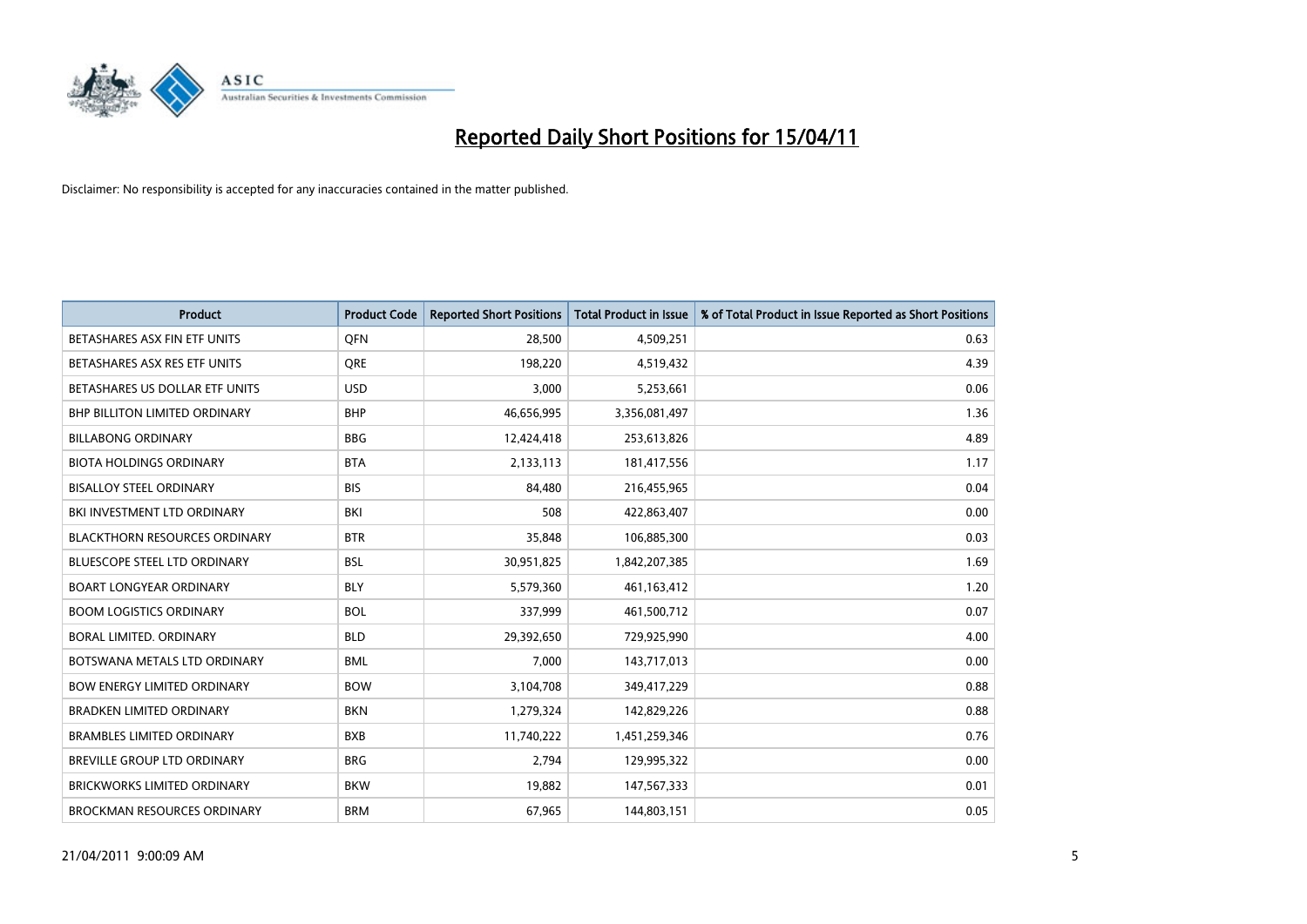

| <b>Product</b>                        | <b>Product Code</b> | <b>Reported Short Positions</b> | <b>Total Product in Issue</b> | % of Total Product in Issue Reported as Short Positions |
|---------------------------------------|---------------------|---------------------------------|-------------------------------|---------------------------------------------------------|
| BT INVESTMENT MNGMNT ORDINARY         | <b>BTT</b>          | 574,183                         | 160,000,000                   | 0.36                                                    |
| <b>BURU ENERGY ORDINARY</b>           | <b>BRU</b>          | 7,733,251                       | 182,780,549                   | 4.24                                                    |
| <b>BWP TRUST ORDINARY UNITS</b>       | <b>BWP</b>          | 327,410                         | 520,012,793                   | 0.06                                                    |
| CABCHARGE AUSTRALIA ORDINARY          | CAB                 | 1,029,866                       | 120,437,014                   | 0.85                                                    |
| CALTEX AUSTRALIA ORDINARY             | <b>CTX</b>          | 5,401,264                       | 270,000,000                   | 1.99                                                    |
| <b>CAMPBELL BROTHERS ORDINARY</b>     | CPB                 | 138,771                         | 67,503,411                    | 0.20                                                    |
| CAPE LAMBERT RES LTD ORDINARY         | <b>CFE</b>          | 1,206,693                       | 571,849,603                   | 0.21                                                    |
| <b>CARBON ENERGY ORDINARY</b>         | <b>CNX</b>          | 678,338                         | 698,517,858                   | 0.09                                                    |
| CARDNO LIMITED ORDINARY               | CDD                 | 698                             | 106,840,756                   | 0.00                                                    |
| CARNARVON PETROLEUM ORDINARY          | <b>CVN</b>          | 4,247,576                       | 687,820,634                   | 0.61                                                    |
| <b>CARNEGIE WAVE ENERGY ORDINARY</b>  | <b>CWE</b>          | 83,000                          | 859,087,627                   | 0.01                                                    |
| <b>CARPATHIAN RESOURCES ORDINARY</b>  | <b>CPN</b>          | 75,000                          | 265,533,501                   | 0.03                                                    |
| CARPENTARIA EXP. LTD ORDINARY         | CAP                 | 9.777                           | 98,741,301                    | 0.01                                                    |
| CARSALES.COM LTD ORDINARY             | <b>CRZ</b>          | 3,150,786                       | 234,338,300                   | 1.35                                                    |
| CASH CONVERTERS ORD/DIV ACCESS        | CCV                 | 68,191                          | 379,761,025                   | 0.01                                                    |
| <b>CASPIAN OIL &amp; GAS ORDINARY</b> | <b>CIG</b>          | 50,000                          | 1,331,500,513                 | 0.00                                                    |
| CATALPA RESOURCES ORDINARY            | CAH                 | 157,245                         | 177,954,355                   | 0.09                                                    |
| CEC GROUP LIMITED ORDINARY            | <b>CEG</b>          | 1,750                           | 79,662,662                    | 0.00                                                    |
| <b>CELLNET GROUP ORDINARY</b>         | <b>CLT</b>          | 1,342                           | 61,596,082                    | 0.00                                                    |
| CENTRAL PETROLEUM ORDINARY            | <b>CTP</b>          | 415,415                         | 982.298.842                   | 0.04                                                    |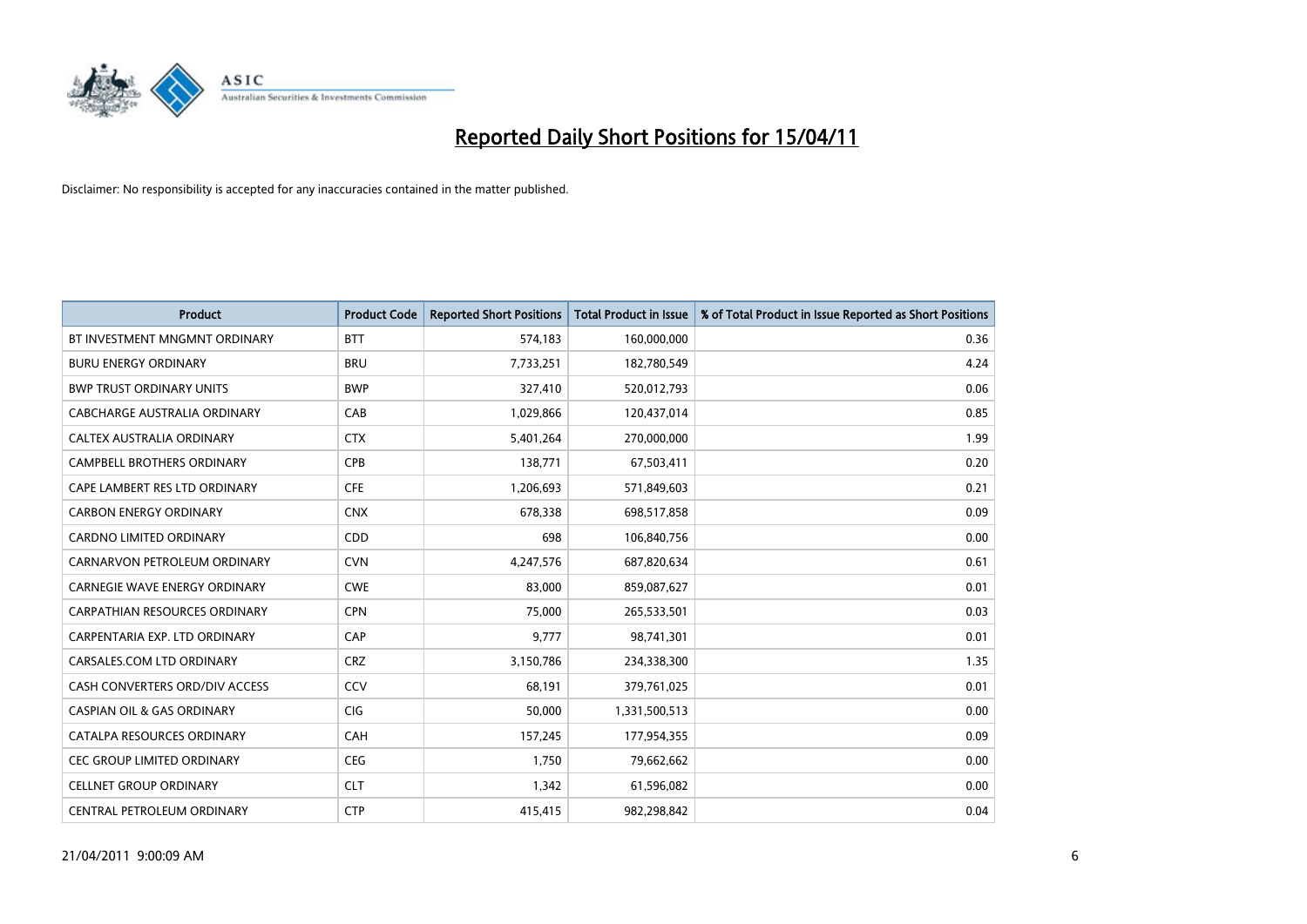

| <b>Product</b>                             | <b>Product Code</b> | <b>Reported Short Positions</b> | <b>Total Product in Issue</b> | % of Total Product in Issue Reported as Short Positions |
|--------------------------------------------|---------------------|---------------------------------|-------------------------------|---------------------------------------------------------|
| <b>CENTRO PROPERTIES UNITS/ORD STAPLED</b> | <b>CNP</b>          | 50,344                          | 972,414,514                   | 0.00                                                    |
| CENTRO RETAIL GROUP STAPLED SECURITIES     | <b>CER</b>          | 2,735,247                       | 2,286,399,424                 | 0.12                                                    |
| <b>CERAMIC FUEL CELLS ORDINARY</b>         | CFU                 | 314,573                         | 1,201,353,566                 | 0.02                                                    |
| CFS RETAIL PROPERTY UNITS                  | <b>CFX</b>          | 34,145,864                      | 2,839,591,911                 | 1.19                                                    |
| CGA MINING LIMITED ORDINARY                | CGX                 | 160,615                         | 333,265,726                   | 0.05                                                    |
| CHALLENGER DIV.PRO. STAPLED UNITS          | CDI                 | 29.057                          | 913,426,007                   | 0.00                                                    |
| <b>CHALLENGER INFRAST, STAPLED UNITS</b>   | <b>CIF</b>          | 48,176                          | 316,223,785                   | 0.01                                                    |
| CHALLENGER LIMITED ORDINARY                | CGF                 | 5,106,028                       | 500,753,078                   | 1.00                                                    |
| CHANDLER MACLEOD LTD ORDINARY              | <b>CMG</b>          | 11,970                          | 463,971,344                   | 0.00                                                    |
| CHARTER HALL GROUP STAPLED US PROHIBIT.    | <b>CHC</b>          | 1,066,143                       | 306,341,814                   | 0.35                                                    |
| <b>CHARTER HALL OFFICE UNIT</b>            | C <sub>O</sub> O    | 2,216,468                       | 493,319,730                   | 0.45                                                    |
| CHARTER HALL RETAIL UNITS                  | <b>COR</b>          | 964,577                         | 305,810,723                   | 0.32                                                    |
| CHEMGENEX PHARMACEUT ORDINARY              | <b>CXS</b>          | 3,099,809                       | 313,348,870                   | 0.99                                                    |
| CHINA YUNNAN COPPER ORDINARY               | <b>CYU</b>          | 184,695                         | 127,562,533                   | 0.14                                                    |
| CITIGOLD CORP LTD ORDINARY                 | <b>CTO</b>          | 703,900                         | 1,040,278,301                 | 0.07                                                    |
| <b>CLOUGH LIMITED ORDINARY</b>             | <b>CLO</b>          | 264,456                         | 769,796,269                   | 0.03                                                    |
| <b>COAL &amp; ALLIED ORDINARY</b>          | <b>CNA</b>          | 9,072                           | 86,584,735                    | 0.01                                                    |
| COAL OF AFRICA LTD ORDINARY                | <b>CZA</b>          | 365,093                         | 531,139,661                   | 0.07                                                    |
| <b>COALSPUR MINES LTD ORDINARY</b>         | <b>CPL</b>          | 1,628,863                       | 491,237,867                   | 0.31                                                    |
| COCA-COLA AMATIL ORDINARY                  | CCL                 | 7,828,707                       | 757,968,046                   | 1.00                                                    |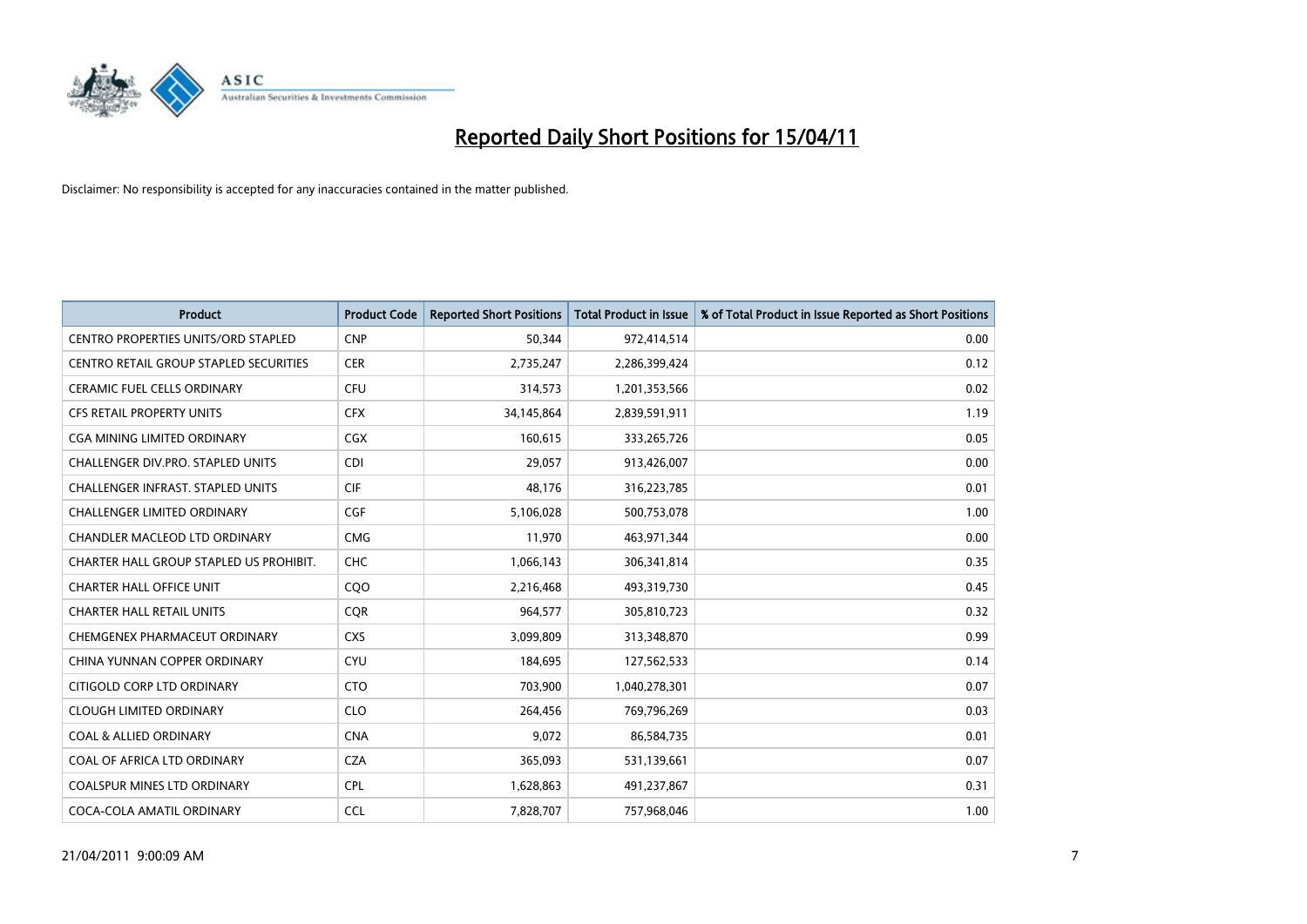

| <b>Product</b>                          | <b>Product Code</b> | <b>Reported Short Positions</b> | Total Product in Issue | % of Total Product in Issue Reported as Short Positions |
|-----------------------------------------|---------------------|---------------------------------|------------------------|---------------------------------------------------------|
| <b>COCHLEAR LIMITED ORDINARY</b>        | <b>COH</b>          | 1,625,106                       | 56,745,023             | 2.82                                                    |
| COCKATOO COAL ORDINARY                  | <b>COK</b>          | 7,274,506                       | 1,016,096,908          | 0.72                                                    |
| <b>COKAL LTD ORDINARY</b>               | <b>CKA</b>          | 392,815                         | 112,083,735            | 0.35                                                    |
| COMMONWEALTH BANK, ORDINARY             | <b>CBA</b>          | 14,219,432                      | 1,558,614,744          | 0.88                                                    |
| <b>COMMONWEALTH PROP ORDINARY UNITS</b> | <b>CPA</b>          | 17,440,386                      | 2,449,599,711          | 0.71                                                    |
| <b>COMPASS RESOURCES ORDINARY</b>       | <b>CMR</b>          | 160,952                         | 147,402,920            | 0.11                                                    |
| <b>COMPUTERSHARE LTD ORDINARY</b>       | <b>CPU</b>          | 2,258,416                       | 555,664,059            | 0.39                                                    |
| <b>CONNECTEAST GROUP STAPLED</b>        | <b>CEU</b>          | 45,522,275                      | 3,940,145,951          | 1.15                                                    |
| CONQUEST MINING ORDINARY                | CQT                 | 229,973                         | 583,241,478            | 0.03                                                    |
| CONSOLIDATED MEDIA, ORDINARY            | <b>CMI</b>          | 1,050,530                       | 561,834,996            | 0.18                                                    |
| CONTANGO MICROCAP ORDINARY              | <b>CTN</b>          | 7,500                           | 145,708,783            | 0.01                                                    |
| CONTINENTAL COAL LTD ORDINARY           | CCC                 | 677,418                         | 1,980,616,757          | 0.03                                                    |
| <b>COOPER ENERGY LTD ORDINARY</b>       | <b>COE</b>          | 89,539                          | 292,576,001            | 0.03                                                    |
| <b>COPPER STRIKE LTD ORDINARY</b>       | <b>CSE</b>          | 714                             | 129,455,571            | 0.00                                                    |
| <b>CORDLIFE LIMITED ORDINARY</b>        | CBB                 | 1                               | 145,360,920            | 0.00                                                    |
| <b>COUNT FINANCIAL ORDINARY</b>         | COU                 | 691.875                         | 262,212,976            | 0.27                                                    |
| <b>CRANE GROUP LIMITED ORDINARY</b>     | <b>CRG</b>          | 1,393,478                       | 79,110,667             | 1.76                                                    |
| <b>CREDIT CORP GROUP ORDINARY</b>       | <b>CCP</b>          | 9,464                           | 45,210,752             | 0.02                                                    |
| <b>CROMWELL PROP STAPLED SECURITIES</b> | <b>CMW</b>          | 26,059                          | 962,845,605            | 0.00                                                    |
| <b>CROWN LIMITED ORDINARY</b>           | <b>CWN</b>          | 2,083,006                       | 754,131,800            | 0.26                                                    |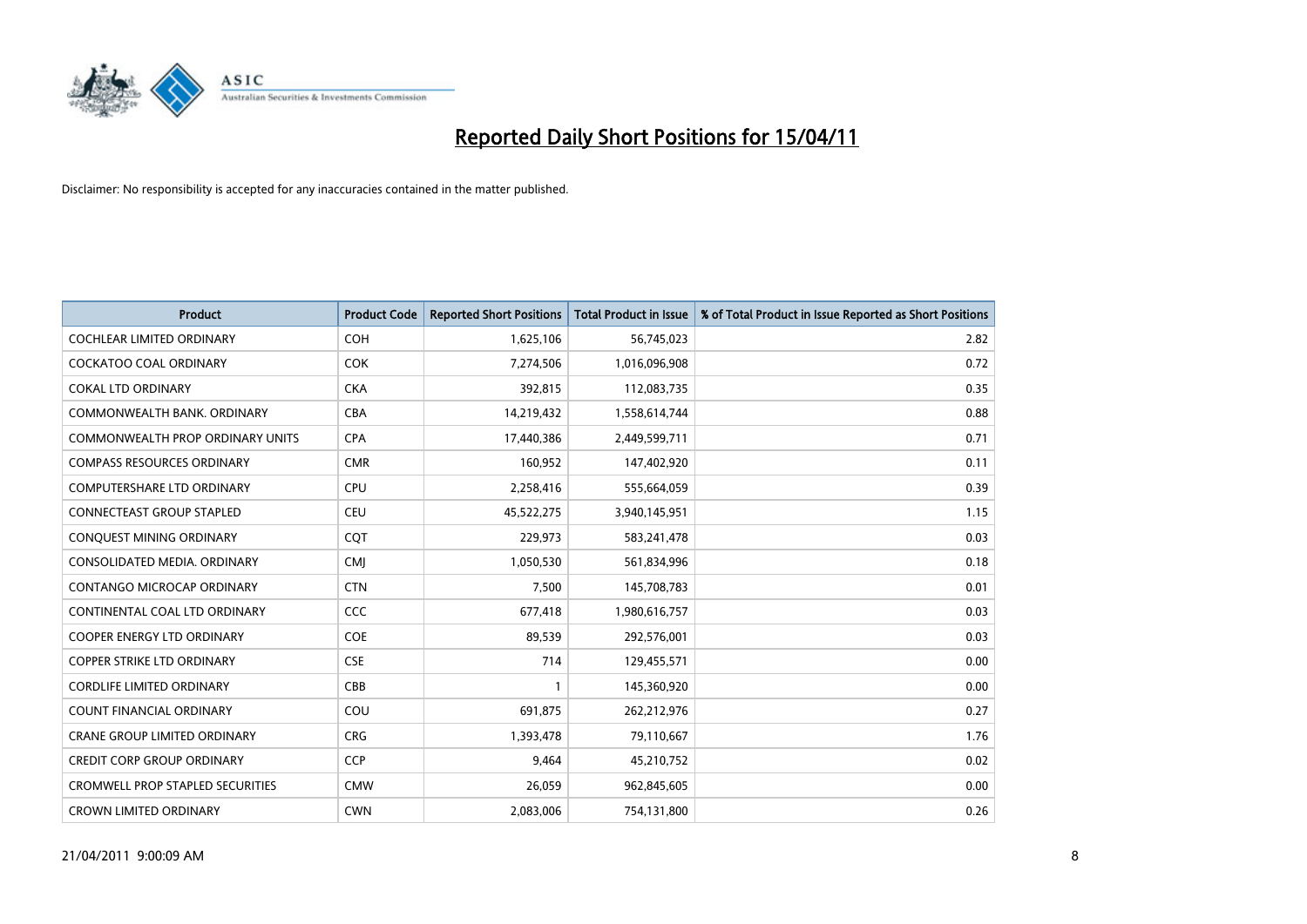

| <b>Product</b>                     | <b>Product Code</b> | <b>Reported Short Positions</b> | Total Product in Issue | % of Total Product in Issue Reported as Short Positions |
|------------------------------------|---------------------|---------------------------------|------------------------|---------------------------------------------------------|
| <b>CSG LIMITED ORDINARY</b>        | CSV                 | 704,967                         | 246,127,667            | 0.28                                                    |
| <b>CSL LIMITED ORDINARY</b>        | <b>CSL</b>          | 2,901,201                       | 541,467,048            | 0.51                                                    |
| <b>CSR LIMITED ORDINARY</b>        | <b>CSR</b>          | 10,226,190                      | 506,000,315            | 2.01                                                    |
| <b>CUDECO LIMITED ORDINARY</b>     | CDU                 | 788,115                         | 145,512,643            | 0.53                                                    |
| <b>CUSTOMERS LIMITED ORDINARY</b>  | CUS                 | 75,304                          | 134,869,357            | 0.05                                                    |
| DART ENERGY LTD ORDINARY           | <b>DTE</b>          | 127,749                         | 587,210,672            | 0.01                                                    |
| DATA#3 LIMITED ORDINARY            | DTL                 | 400                             | 15,397,495             | 0.00                                                    |
| DAVID JONES LIMITED ORDINARY       | <b>DJS</b>          | 21,822,734                      | 514,034,694            | 4.27                                                    |
| DECMIL GROUP LIMITED ORDINARY      | <b>DCG</b>          | 17,397                          | 124,204,568            | 0.01                                                    |
| DEEP YELLOW LIMITED ORDINARY       | <b>DYL</b>          | 75,876                          | 1,127,534,458          | 0.01                                                    |
| DEVINE LIMITED ORDINARY            | <b>DVN</b>          | 1,000                           | 634,918,223            | 0.00                                                    |
| DEXUS PROPERTY GROUP STAPLED UNITS | <b>DXS</b>          | 17,937,893                      | 4,839,024,176          | 0.36                                                    |
| DISCOVERY METALS LTD ORDINARY      | <b>DML</b>          | 742,165                         | 437,114,481            | 0.17                                                    |
| DOMINO PIZZA ENTERPR ORDINARY      | <b>DMP</b>          | 245,003                         | 68,407,674             | 0.36                                                    |
| DOWNER EDI LIMITED ORDINARY        | <b>DOW</b>          | 5,982,564                       | 429,100,296            | 1.39                                                    |
| DUET GROUP STAPLED US PROHIBIT.    | <b>DUE</b>          | 2,275,578                       | 909,692,991            | 0.24                                                    |
| DULUXGROUP LIMITED ORDINARY        | <b>DLX</b>          | 6,028,888                       | 367,456,259            | 1.64                                                    |
| EASTERN STAR GAS ORDINARY          | <b>ESG</b>          | 5,852,269                       | 991,567,041            | 0.59                                                    |
| EDT RETAIL TRUST UNITS             | <b>EDT</b>          | 117,407                         | 4,700,290,868          | 0.00                                                    |
| <b>ELDERS LIMITED HYBRIDS</b>      | <b>ELDPA</b>        | 175,598                         | 1,500,000              | 11.71                                                   |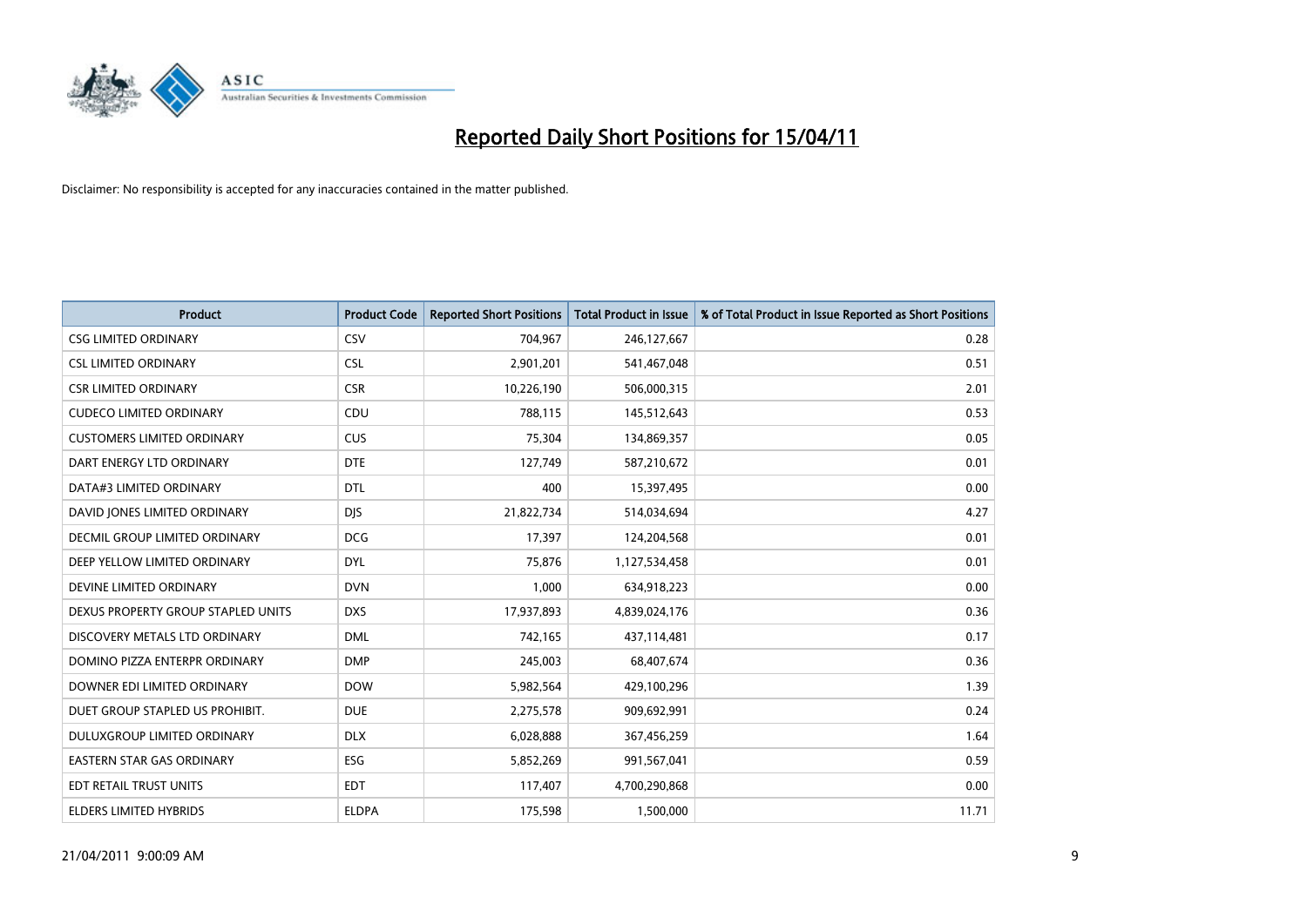

| <b>Product</b>                            | <b>Product Code</b> | <b>Reported Short Positions</b> | <b>Total Product in Issue</b> | % of Total Product in Issue Reported as Short Positions |
|-------------------------------------------|---------------------|---------------------------------|-------------------------------|---------------------------------------------------------|
| <b>ELDERS LIMITED ORDINARY</b>            | <b>ELD</b>          | 11,616,231                      | 448,598,480                   | 2.58                                                    |
| ELDORADO GOLD CORP CDI 1:1                | EAU                 | 86,708                          | 19,644,760                    | 0.43                                                    |
| ELIXIR PETROLEUM LTD ORDINARY             | <b>EXR</b>          | 324,400                         | 188,988,472                   | 0.17                                                    |
| <b>EMECO HOLDINGS ORDINARY</b>            | EHL                 | 619,135                         | 631,237,586                   | 0.09                                                    |
| <b>ENERGY RESOURCES ORDINARY 'A'</b>      | ERA                 | 3,876,988                       | 190,737,934                   | 2.02                                                    |
| <b>ENERGY WORLD CORPOR, ORDINARY</b>      | <b>EWC</b>          | 19,170,188                      | 1,561,166,672                 | 1.21                                                    |
| <b>ENTEK ENERGY LTD ORDINARY</b>          | <b>ETE</b>          | 489.903                         | 330,846,405                   | 0.15                                                    |
| ENTELLECT LIMITED ORDINARY                | <b>ESN</b>          | 464,050                         | 87,239,240                    | 0.53                                                    |
| <b>ENVESTRA LIMITED ORDINARY</b>          | <b>ENV</b>          | 3,905,605                       | 1,430,398,609                 | 0.28                                                    |
| EQUINOX MINERALS LTD CHESS DEPOSITARY INT | EQN                 | 2,030,372                       | 879,495,876                   | 0.22                                                    |
| EUREKA ENERGY LTD ORDINARY                | <b>EKA</b>          | 772,939                         | 237,014,050                   | 0.32                                                    |
| <b>EVEREST FINANCIAL ORDINARY</b>         | <b>EFG</b>          | 4,300                           | 25,143,824                    | 0.02                                                    |
| EXTRACT RESOURCES ORDINARY                | <b>EXT</b>          | 336,456                         | 251,028,608                   | 0.14                                                    |
| FAIRFAX MEDIA LTD ORDINARY                | <b>FXI</b>          | 228,638,382                     | 2,351,955,725                 | 9.69                                                    |
| FAR LTD ORDINARY                          | <b>FAR</b>          | 20,978,124                      | 1,245,351,164                 | 1.68                                                    |
| FISHER & PAYKEL APP. ORDINARY             | <b>FPA</b>          | 18,298                          | 724,235,162                   | 0.00                                                    |
| FISHER & PAYKEL H. ORDINARY               | <b>FPH</b>          | 2,505,037                       | 520,473,867                   | 0.48                                                    |
| FKP PROPERTY GROUP STAPLED SECURITIES     | <b>FKP</b>          | 18,835,560                      | 1,184,196,147                 | 1.60                                                    |
| FLEETWOOD CORP ORDINARY                   | <b>FWD</b>          | 166,370                         | 57,820,053                    | 0.29                                                    |
| FLETCHER BUILDING ORDINARY                | <b>FBU</b>          | 4,379,369                       | 675,113,285                   | 0.65                                                    |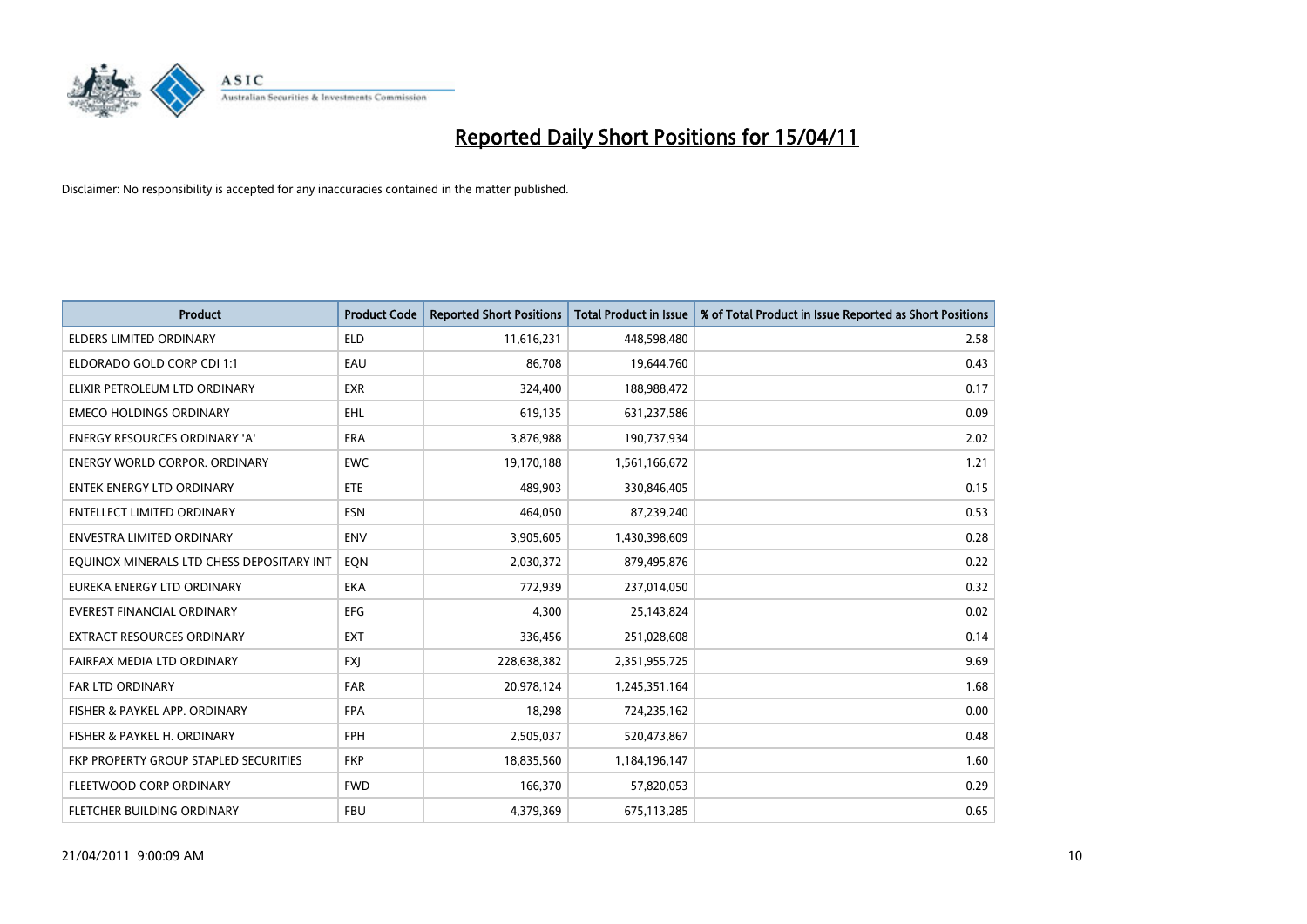

| <b>Product</b>                       | <b>Product Code</b> | <b>Reported Short Positions</b> | <b>Total Product in Issue</b> | % of Total Product in Issue Reported as Short Positions |
|--------------------------------------|---------------------|---------------------------------|-------------------------------|---------------------------------------------------------|
| <b>FLEXIGROUP LIMITED ORDINARY</b>   | <b>FXL</b>          | 85,179                          | 275,472,492                   | 0.04                                                    |
| FLIGHT CENTRE ORDINARY               | <b>FLT</b>          | 973,261                         | 99,932,678                    | 0.99                                                    |
| FLINDERS MINES LTD ORDINARY          | <b>FMS</b>          | 21,233,541                      | 1,820,634,571                 | 1.15                                                    |
| <b>FOCUS MINERALS LTD ORDINARY</b>   | <b>FML</b>          | 9,184,914                       | 2,897,410,520                 | 0.32                                                    |
| <b>FORGE GROUP LIMITED ORDINARY</b>  | <b>FGE</b>          | 15,340                          | 82,924,014                    | 0.01                                                    |
| <b>FORTE ENERGY NL ORDINARY</b>      | <b>FTE</b>          | 2,658,986                       | 669,756,735                   | 0.40                                                    |
| FORTESCUE METALS GRP ORDINARY        | <b>FMG</b>          | 14,368,397                      | 3,112,917,409                 | 0.44                                                    |
| <b>FOSTER'S GROUP ORDINARY</b>       | FGL                 | 8,345,037                       | 1,940,782,034                 | 0.41                                                    |
| FTD CORPORATION ORDINARY             | <b>FTD</b>          | 8,088                           | 36,474,593                    | 0.02                                                    |
| <b>FUNTASTIC LIMITED ORDINARY</b>    | <b>FUN</b>          | 322,528                         | 340,997,682                   | 0.09                                                    |
| <b>G.U.D. HOLDINGS ORDINARY</b>      | <b>GUD</b>          | 366,715                         | 69,089,611                    | 0.53                                                    |
| <b>GALAXY RESOURCES ORDINARY</b>     | <b>GXY</b>          | 1,314,360                       | 214,236,091                   | 0.61                                                    |
| <b>GEODYNAMICS LIMITED ORDINARY</b>  | GDY                 | 220,613                         | 335,700,525                   | 0.07                                                    |
| <b>GINDALBIE METALS LTD ORDINARY</b> | <b>GBG</b>          | 36,838,128                      | 935,215,590                   | 3.94                                                    |
| <b>GLOBAL MINING ORDINARY</b>        | <b>GMI</b>          | 8,951                           | 191,820,968                   | 0.00                                                    |
| <b>GLOUCESTER COAL ORDINARY</b>      | GCL                 | 306,904                         | 140,447,062                   | 0.22                                                    |
| <b>GME RESOURCES LTD ORDINARY</b>    | <b>GME</b>          | 800                             | 302,352,750                   | 0.00                                                    |
| <b>GOLDEN RIM RESOURCES ORDINARY</b> | <b>GMR</b>          | 46,783                          | 359,396,731                   | 0.01                                                    |
| <b>GOLDEN WEST RESOURCE ORDINARY</b> | <b>GWR</b>          | 1,651                           | 192,082,567                   | 0.00                                                    |
| <b>GOODMAN FIELDER, ORDINARY</b>     | <b>GFF</b>          | 42,324,315                      | 1,380,386,438                 | 3.06                                                    |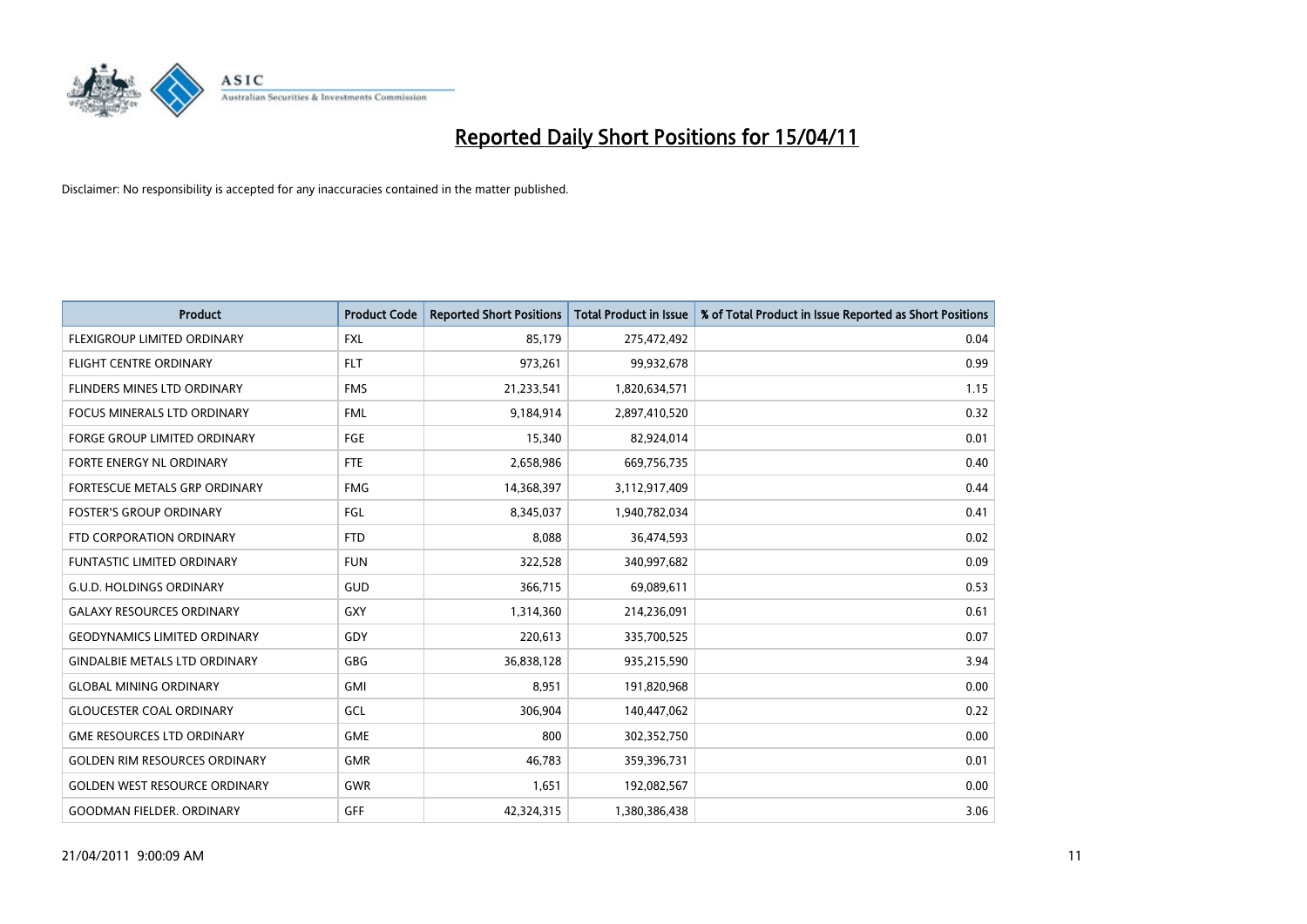

| <b>Product</b>                            | <b>Product Code</b> | <b>Reported Short Positions</b> | Total Product in Issue | % of Total Product in Issue Reported as Short Positions |
|-------------------------------------------|---------------------|---------------------------------|------------------------|---------------------------------------------------------|
| <b>GOODMAN GROUP STAPLED US PROHIBIT.</b> | <b>GMG</b>          | 10,793,322                      | 6,893,222,796          | 0.13                                                    |
| <b>GPT GROUP STAPLED SEC.</b>             | <b>GPT</b>          | 10,713,437                      | 1,855,529,431          | 0.58                                                    |
| <b>GRAINCORP LIMITED A CLASS ORDINARY</b> | <b>GNC</b>          | 816,813                         | 198,318,900            | 0.39                                                    |
| <b>GRANGE RESOURCES, ORDINARY</b>         | <b>GRR</b>          | 422,095                         | 1,152,846,724          | 0.04                                                    |
| <b>GREENCAP LIMITED ORDINARY</b>          | GCG                 |                                 | 262,515,385            | 0.00                                                    |
| <b>GREENLAND MIN EN LTD ORDINARY</b>      | GGG                 | 1,132,254                       | 318,800,265            | 0.35                                                    |
| <b>GROOTE RESOURCES LTD ORDINARY</b>      | GOT                 | 20,000                          | 94,607,307             | 0.02                                                    |
| <b>GRYPHON MINERALS LTD ORDINARY</b>      | GRY                 | 271,244                         | 299,572,058            | 0.09                                                    |
| GUINNESS PEAT GROUP. CHESS DEPOSITARY INT | GPG                 | 1,951,837                       | 297,672,598            | 0.65                                                    |
| <b>GUNNS LIMITED ORDINARY</b>             | <b>GNS</b>          | 36,334,734                      | 848,401,559            | 4.29                                                    |
| <b>GWA GROUP LTD ORDINARY</b>             | <b>GWA</b>          | 7,115,388                       | 301,525,014            | 2.37                                                    |
| HARVEY NORMAN ORDINARY                    | <b>HVN</b>          | 43,778,246                      | 1,062,316,784          | 4.11                                                    |
| HASTIE GROUP LIMITED ORDINARY             | <b>HST</b>          | 1,171,208                       | 239,781,419            | 0.49                                                    |
| HASTINGS DIVERSIFIED STAPLED SECURITY     | <b>HDF</b>          | 927,471                         | 529,187,294            | 0.18                                                    |
| <b>HEARTWARE INT INC CDI 35:1</b>         | <b>HIN</b>          | 272,008                         | 48,598,550             | 0.56                                                    |
| <b>HENDERSON GROUP CDI 1:1</b>            | <b>HGG</b>          | 16,099,107                      | 559,724,269            | 2.87                                                    |
| HFA HOLDINGS LIMITED ORDINARY             | <b>HFA</b>          | 6,545                           | 117,332,831            | 0.00                                                    |
| HIGHLANDS PACIFIC ORDINARY                | <b>HIG</b>          | 2,597,230                       | 686,082,148            | 0.38                                                    |
| HILLGROVE RES LTD ORDINARY                | <b>HGO</b>          | 862,971                         | 793,698,575            | 0.11                                                    |
| HILLS HOLDINGS LTD ORDINARY               | HIL                 | 2,198,775                       | 249,139,016            | 0.88                                                    |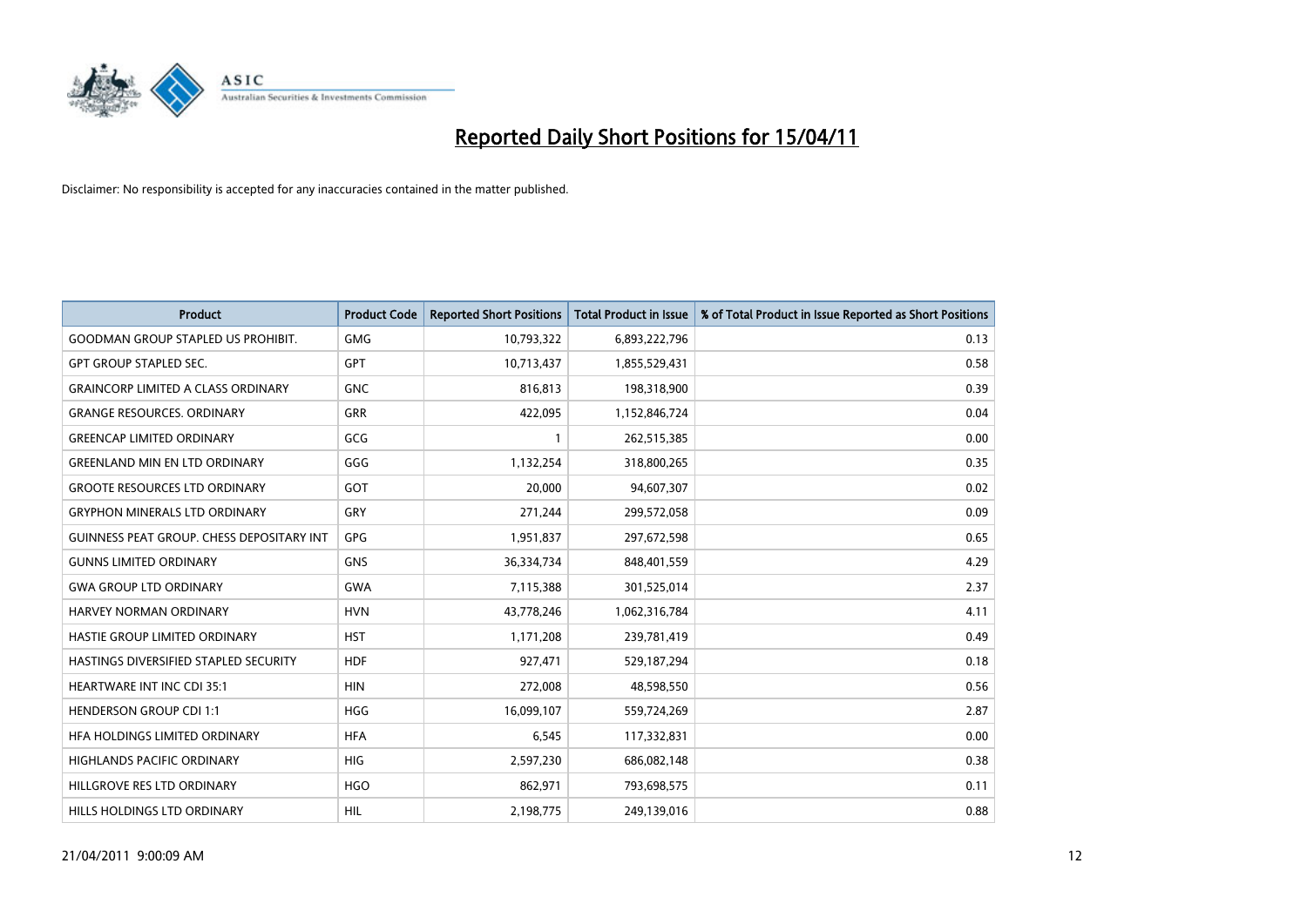

| <b>Product</b>                           | <b>Product Code</b> | <b>Reported Short Positions</b> | Total Product in Issue | % of Total Product in Issue Reported as Short Positions |
|------------------------------------------|---------------------|---------------------------------|------------------------|---------------------------------------------------------|
| HORIZON OIL LIMITED ORDINARY             | <b>HZN</b>          | 2,603,238                       | 1,130,811,515          | 0.23                                                    |
| HUNNU COAL LIMITED ORDINARY              | <b>HUN</b>          | 38,377                          | 212,565,002            | 0.02                                                    |
| <b>ICON ENERGY LIMITED ORDINARY</b>      | <b>ICN</b>          | 133,717                         | 469,301,394            | 0.02                                                    |
| <b>IINET LIMITED ORDINARY</b>            | <b>IIN</b>          | 1,058,677                       | 152,160,119            | 0.69                                                    |
| <b>ILUKA RESOURCES ORDINARY</b>          | ILU                 | 2,065,951                       | 418,700,517            | 0.48                                                    |
| <b>IMDEX LIMITED ORDINARY</b>            | <b>IMD</b>          | 20.933                          | 199,414,165            | 0.00                                                    |
| IMF (AUSTRALIA) LTD ORDINARY             | <b>IMF</b>          | 329,821                         | 123,828,193            | 0.26                                                    |
| IMX RESOURCES LTD ORDINARY               | <b>IXR</b>          | 20,000                          | 262,612,803            | 0.01                                                    |
| <b>INCITEC PIVOT ORDINARY</b>            | <b>IPL</b>          | 5,065,309                       | 1,628,730,107          | 0.30                                                    |
| <b>INDAGO RESOURCES LTD ORDINARY</b>     | <b>IDG</b>          | 8,179                           | 6,209,784              | 0.13                                                    |
| <b>INDEPENDENCE GROUP ORDINARY</b>       | <b>IGO</b>          | 669,713                         | 174,022,626            | 0.38                                                    |
| INDO MINES LIMITED ORDINARY              | <b>IDO</b>          | 23,623                          | 211,100,795            | 0.01                                                    |
| <b>INDOPHIL RESOURCES ORDINARY</b>       | <b>IRN</b>          | 386,670                         | 471,445,763            | 0.08                                                    |
| <b>INDUSTREA LIMITED ORDINARY</b>        | IDL                 | 1,715,399                       | 364,524,797            | 0.47                                                    |
| <b>INFIGEN ENERGY STAPLED SECURITIES</b> | <b>IFN</b>          | 5,683,092                       | 762,265,972            | 0.75                                                    |
| ING RE COM GROUP STAPLED SECURITIES      | <b>ILF</b>          | 9.075                           | 441,029,194            | 0.00                                                    |
| <b>INSURANCE AUSTRALIA ORDINARY</b>      | <b>IAG</b>          | 9,593,543                       | 2,079,034,021          | 0.46                                                    |
| INT GOLDFIELDS LTD ORDINARY              | <b>IGS</b>          | 12,197,682                      | 500,440,386            | 2.44                                                    |
| INTEGRA MINING LTD, ORDINARY             | <b>IGR</b>          | 5,315,143                       | 841,525,727            | 0.62                                                    |
| <b>INTREPID MINES ORDINARY</b>           | <b>IAU</b>          | 1,674,322                       | 520,526,752            | 0.32                                                    |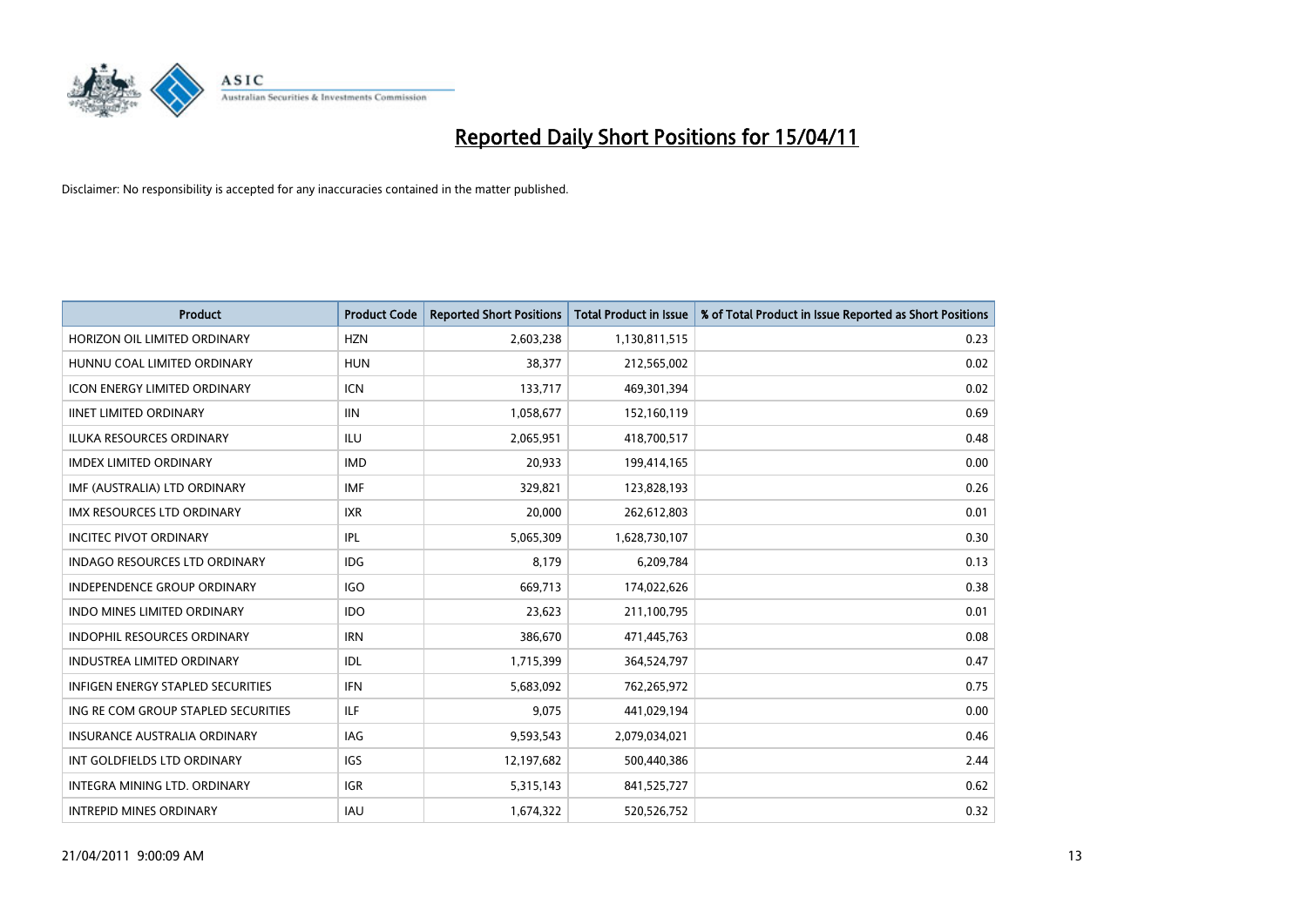

| <b>Product</b>                                  | <b>Product Code</b> | <b>Reported Short Positions</b> | Total Product in Issue | % of Total Product in Issue Reported as Short Positions |
|-------------------------------------------------|---------------------|---------------------------------|------------------------|---------------------------------------------------------|
| <b>INVESTA OFFICE FUND STAPLED SECURITIES</b>   | <b>IOF</b>          | 12,453,838                      | 2,729,071,212          | 0.44                                                    |
| <b>INVOCARE LIMITED ORDINARY</b>                | <b>IVC</b>          | 694,900                         | 102,421,288            | 0.67                                                    |
| <b>ION LIMITED ORDINARY</b>                     | <b>ION</b>          | 164,453                         | 256,365,105            | 0.06                                                    |
| IOOF HOLDINGS LTD ORDINARY                      | IFL.                | 914,664                         | 229,794,395            | 0.39                                                    |
| <b>IRESS MARKET TECH. ORDINARY</b>              | <b>IRE</b>          | 2,169,454                       | 126,018,142            | 1.71                                                    |
| <b>IRON ORE HOLDINGS ORDINARY</b>               | <b>IOH</b>          | 73.718                          | 138,879,674            | 0.05                                                    |
| <b>ISHARES GLB CONSSTA CDI 1:1</b>              | X                   | 518                             | 4,750,000              | 0.01                                                    |
| ISHARES GLOBAL 100 CDI 1:1                      | 100                 | 10,149                          | 10,600,000             | 0.10                                                    |
| ISHARES MSCI AUS 200 ISHARES MSCI AUS 200       | IOZ                 | 1,780                           | 1,950,015              | 0.09                                                    |
| <b>ISHARES MSCI BRIC CDI 1:1</b>                | <b>IBK</b>          | 1,603                           | 3,650,000              | 0.04                                                    |
| ISHARES S&P HIGH DIV ISHARES S&P HIGH DIV       | <b>IHD</b>          | 4,208                           | 1,700,055              | 0.25                                                    |
| ISHARES SMALL ORDS ISHARES SMALL ORDS           | <b>ISO</b>          | 106,011                         | 5,700,000              | 1.86                                                    |
| <b>ISOFT GROUP LIMITED ORDINARY</b>             | <b>ISF</b>          | 4,381,884                       | 1,070,595,874          | 0.41                                                    |
| <b>IVANHOE AUSTRALIA ORDINARY</b>               | <b>IVA</b>          | 639.335                         | 418,467,053            | 0.15                                                    |
| <b>JABIRU METALS LTD ORDINARY</b>               | <b>JML</b>          | 73,950                          | 558,654,366            | 0.01                                                    |
| <b>JAMES HARDIE INDUST CHESS DEPOSITARY INT</b> | <b>IHX</b>          | 13,507,091                      | 436,386,587            | 3.05                                                    |
| <b>JAMESON RESOURCES ORDINARY</b>               | <b>JAL</b>          | 1,600,000                       | 95,828,865             | 1.67                                                    |
| <b>JB HI-FI LIMITED ORDINARY</b>                | <b>IBH</b>          | 9,142,400                       | 109,340,772            | 8.32                                                    |
| <b>JUPITER ENERGY ORDINARY</b>                  | <b>JPR</b>          | 1,015,159                       | 1,511,434,681          | 0.07                                                    |
| <b>JUPITER MINES ORDINARY</b>                   | <b>IMS</b>          | 7,412                           | 1,486,756,465          | 0.00                                                    |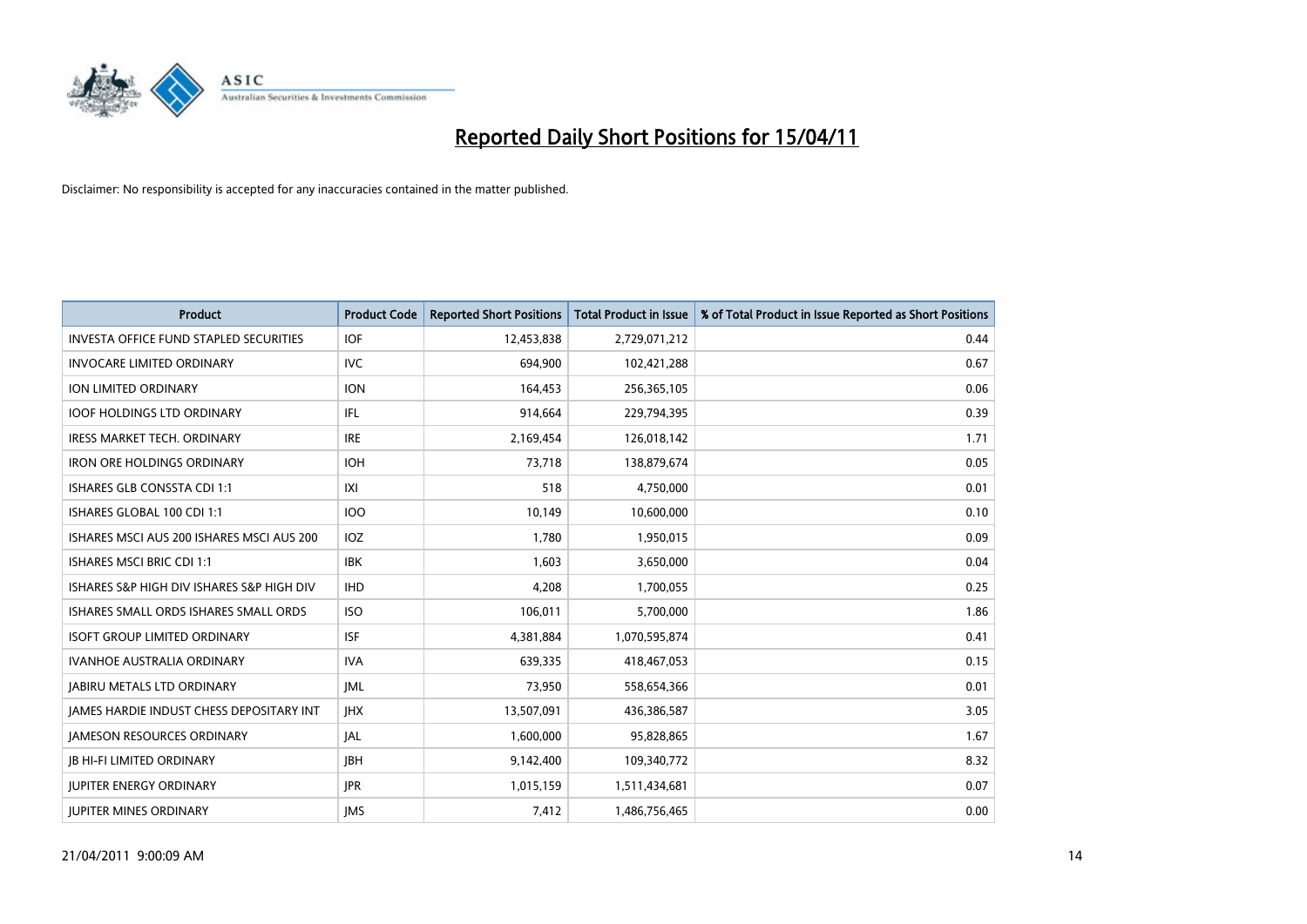

| <b>Product</b>                        | <b>Product Code</b> | <b>Reported Short Positions</b> | Total Product in Issue | % of Total Product in Issue Reported as Short Positions |
|---------------------------------------|---------------------|---------------------------------|------------------------|---------------------------------------------------------|
| <b>KAGARA LTD ORDINARY</b>            | KZL                 | 5,168,915                       | 708,583,835            | 0.72                                                    |
| KANGAROO RES LTD ORDINARY             | <b>KRL</b>          | 656,457                         | 1,129,430,012          | 0.05                                                    |
| KAROON GAS AUSTRALIA ORDINARY         | <b>KAR</b>          | 1,042,807                       | 221,110,769            | 0.48                                                    |
| KASBAH RESOURCES ORDINARY             | <b>KAS</b>          | 175,388                         | 364,262,596            | 0.05                                                    |
| KATHMANDU HOLD LTD ORDINARY           | <b>KMD</b>          | 916,875                         | 200,000,000            | 0.46                                                    |
| <b>KEYBRIDGE CAPITAL ORDINARY</b>     | <b>KBC</b>          | 5,999                           | 172,070,564            | 0.00                                                    |
| KIMBERLEY METALS LTD ORDINARY         | <b>KBL</b>          | 1,821                           | 161,976,319            | 0.00                                                    |
| KINGSGATE CONSOLID. ORDINARY          | <b>KCN</b>          | 1,215,446                       | 135,221,250            | 0.90                                                    |
| KINGSROSE MINING LTD ORDINARY         | <b>KRM</b>          | 393,456                         | 256,865,347            | 0.15                                                    |
| LEIGHTON HOLDINGS ORDINARY            | LEI                 | 6,867,663                       | 302,831,299            | 2.25                                                    |
| LEND LEASE GROUP UNIT/ORD STAPLED     | LLC                 | 2,357,215                       | 570,915,669            | 0.40                                                    |
| LINC ENERGY LTD ORDINARY              | <b>LNC</b>          | 5,835,986                       | 503,418,900            | 1.15                                                    |
| LIQUEFIED NATURAL ORDINARY            | LNG                 | 28.791                          | 214,099,015            | 0.01                                                    |
| LYNAS CORPORATION ORDINARY            | <b>LYC</b>          | 22,689,373                      | 1,690,319,142          | 1.34                                                    |
| M2 TELECOMMUNICATION ORDINARY         | <b>MTU</b>          | 7,015                           | 123,158,336            | 0.01                                                    |
| <b>MACA LIMITED ORDINARY</b>          | <b>MLD</b>          | 5.000                           | 150,000,000            | 0.00                                                    |
| MACARTHUR COAL ORDINARY               | <b>MCC</b>          | 3,240,375                       | 302,092,343            | 1.05                                                    |
| <b>MACMAHON HOLDINGS ORDINARY</b>     | <b>MAH</b>          | 7,505,557                       | 733,711,705            | 1.02                                                    |
| MACO ATLAS ROADS GRP ORDINARY STAPLED | <b>MOA</b>          | 4,496,810                       | 452,345,907            | 0.97                                                    |
| MACQUARIE GROUP LTD ORDINARY          | <b>MOG</b>          | 2,878,581                       | 346,814,961            | 0.81                                                    |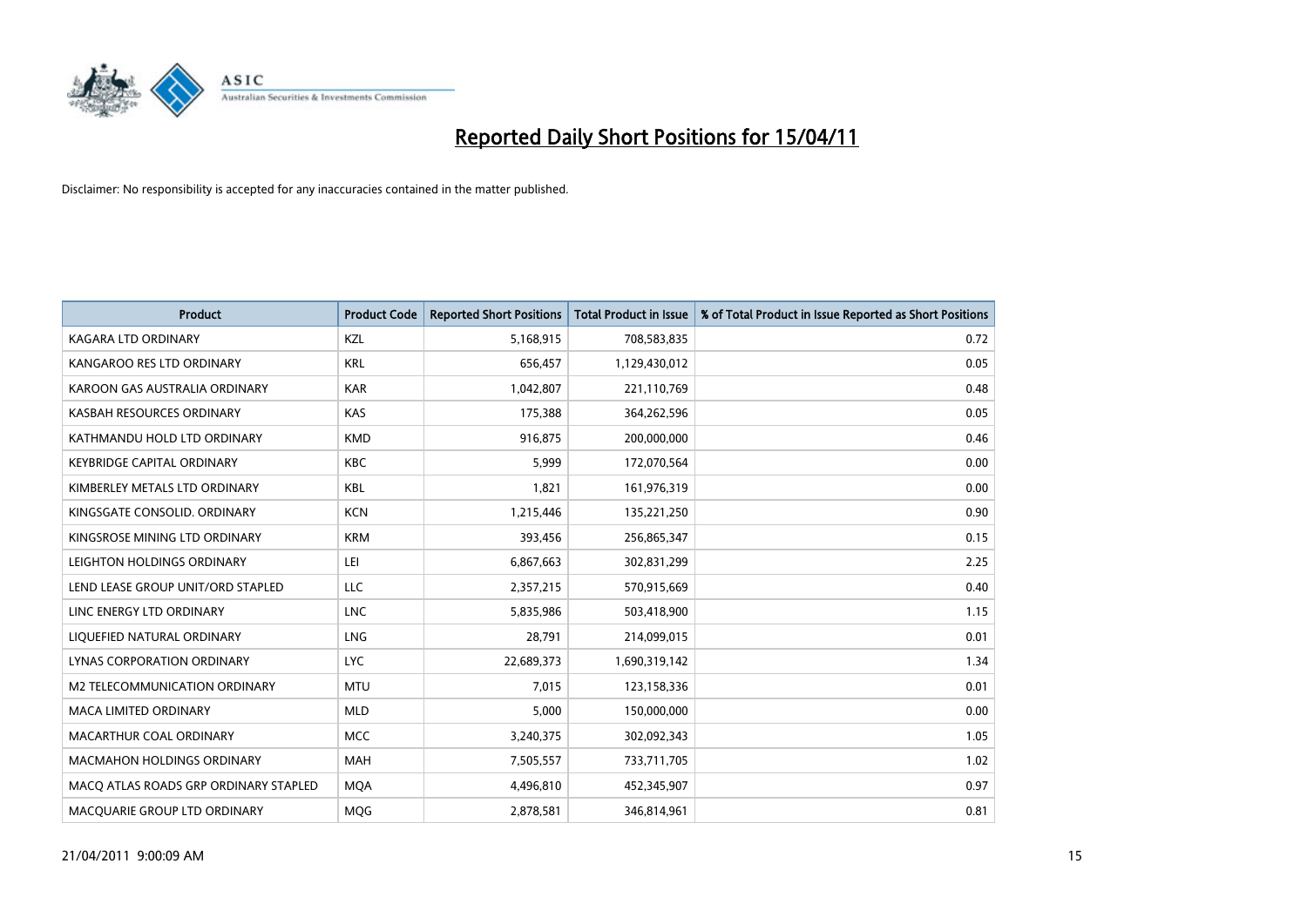

| <b>Product</b>                       | <b>Product Code</b> | <b>Reported Short Positions</b> | <b>Total Product in Issue</b> | % of Total Product in Issue Reported as Short Positions |
|--------------------------------------|---------------------|---------------------------------|-------------------------------|---------------------------------------------------------|
| MAGMA METALS LTD. ORDINARY           | <b>MMW</b>          | 501,890                         | 195,610,923                   | 0.26                                                    |
| MANTRA RESOURCES ORDINARY            | <b>MRU</b>          | 131,484                         | 135,326,194                   | 0.09                                                    |
| MAP GROUP STAPLED US PROHIBIT.       | <b>MAP</b>          | 4,039,051                       | 1,861,210,782                 | 0.21                                                    |
| MARYBOROUGH SUGAR ORDINARY           | <b>MSF</b>          | 21,528                          | 69,165,378                    | 0.03                                                    |
| <b>MATRIX C &amp; E LTD ORDINARY</b> | <b>MCE</b>          | 3,566                           | 76,514,098                    | 0.00                                                    |
| MCMILLAN SHAKESPEARE ORDINARY        | <b>MMS</b>          | 52,163                          | 68,067,560                    | 0.07                                                    |
| <b>MCPHERSON'S LTD ORDINARY</b>      | <b>MCP</b>          | 217,462                         | 72,401,758                    | 0.30                                                    |
| MEDUSA MINING LTD ORDINARY           | <b>MML</b>          | 1,082,887                       | 188,233,911                   | 0.58                                                    |
| MELBOURNE IT LIMITED ORDINARY        | <b>MLB</b>          | 145,859                         | 80,043,955                    | 0.18                                                    |
| MEO AUSTRALIA LTD ORDINARY           | <b>MEO</b>          | 4,901,802                       | 539,913,260                   | 0.90                                                    |
| MERMAID MARINE ORDINARY              | <b>MRM</b>          | 1,227,873                       | 215,066,086                   | 0.56                                                    |
| MESOBLAST LIMITED ORDINARY           | <b>MSB</b>          | 1,692,530                       | 279,733,562                   | 0.60                                                    |
| METALS X LIMITED ORDINARY            | <b>MLX</b>          | 4,177,530                       | 1,365,661,782                 | 0.31                                                    |
| METCASH LIMITED ORDINARY             | <b>MTS</b>          | 19,318,584                      | 768,815,314                   | 2.50                                                    |
| METGASCO LIMITED ORDINARY            | <b>MEL</b>          | 235,435                         | 252,460,972                   | 0.09                                                    |
| METMINCO LIMITED ORDINARY            | <b>MNC</b>          | 52,992                          | 1,231,269,510                 | 0.00                                                    |
| MHM METALS LIMITED ORDINARY          | <b>MHM</b>          | 20,914                          | 101,381,910                   | 0.02                                                    |
| MICLYN EXP OFFSHR ORDINARY           | <b>MIO</b>          | 301,629                         | 274,618,684                   | 0.11                                                    |
| MINARA RESOURCES ORDINARY            | <b>MRE</b>          | 5,941,721                       | 1,169,424,487                 | 0.50                                                    |
| MINCOR RESOURCES NL ORDINARY         | <b>MCR</b>          | 789,195                         | 200,608,804                   | 0.38                                                    |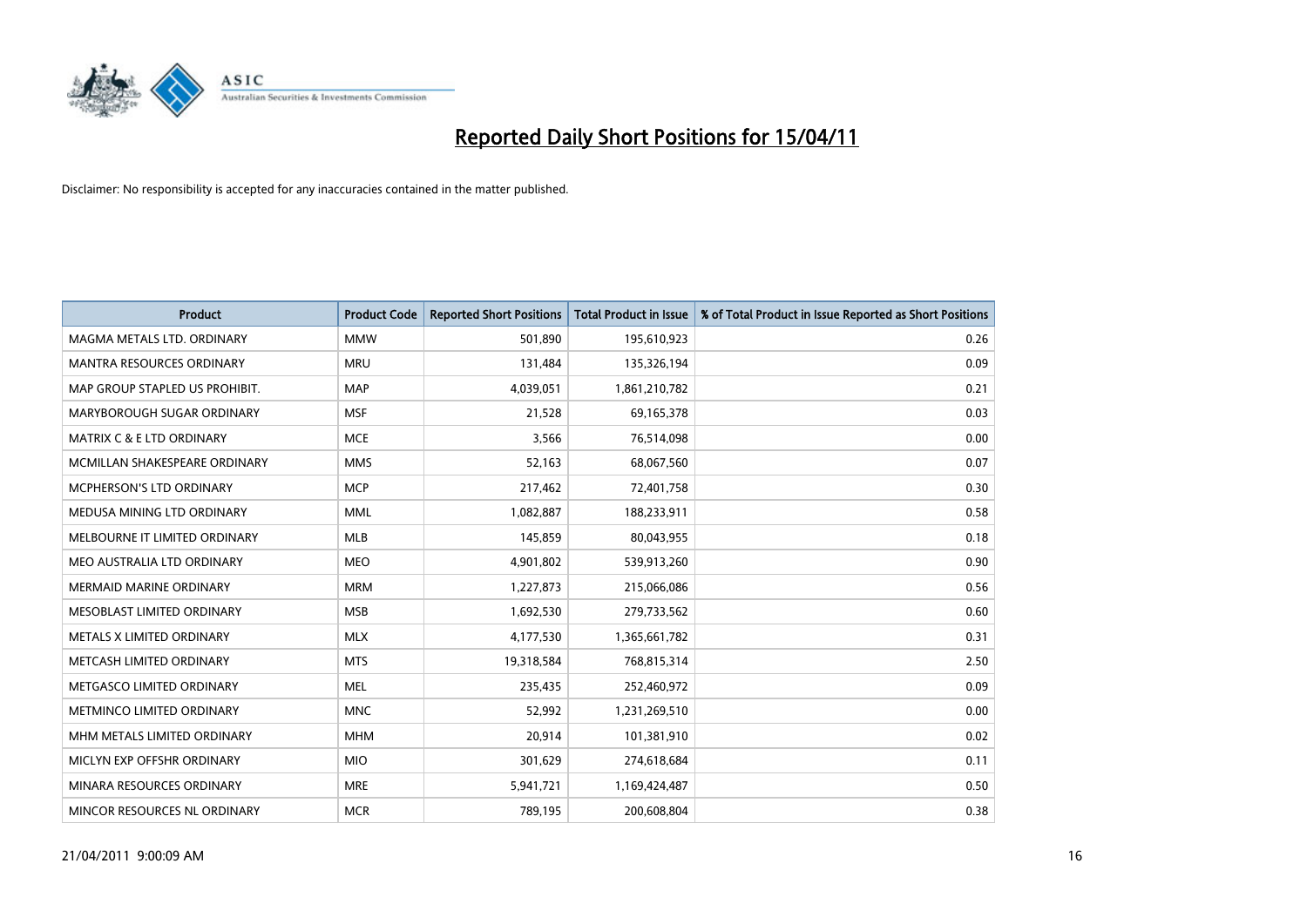

| <b>Product</b>                    | <b>Product Code</b> | <b>Reported Short Positions</b> | <b>Total Product in Issue</b> | % of Total Product in Issue Reported as Short Positions |
|-----------------------------------|---------------------|---------------------------------|-------------------------------|---------------------------------------------------------|
| MINEMAKERS LIMITED ORDINARY       | <b>MAK</b>          | 71,627                          | 227,003,950                   | 0.03                                                    |
| MINERAL DEPOSITS ORDINARY         | <b>MDL</b>          | 236,817                         | 60,768,582                    | 0.37                                                    |
| MINERAL RESOURCES. ORDINARY       | <b>MIN</b>          | 441,838                         | 169,103,017                   | 0.26                                                    |
| MIRABELA NICKEL LTD ORDINARY      | <b>MBN</b>          | 10,281,758                      | 491,561,237                   | 2.07                                                    |
| MIRVAC GROUP STAPLED SECURITIES   | <b>MGR</b>          | 13,477,627                      | 3,416,924,188                 | 0.38                                                    |
| MOLOPO ENERGY LTD ORDINARY        | <b>MPO</b>          | 1,502,081                       | 250,972,584                   | 0.59                                                    |
| MOLY MINES LIMITED ORDINARY       | MOL                 | 20,243                          | 365,893,989                   | 0.01                                                    |
| MONADELPHOUS GROUP ORDINARY       | <b>MND</b>          | 431,293                         | 87,576,827                    | 0.50                                                    |
| <b>MOUNT GIBSON IRON ORDINARY</b> | <b>MGX</b>          | 5,823,414                       | 1,082,570,693                 | 0.51                                                    |
| MULTIPLEX SITES SITES             | <b>MXUPA</b>        | 36                              | 4,500,000                     | 0.00                                                    |
| MURCHISON METALS LTD ORDINARY     | <b>MMX</b>          | 9,324,765                       | 435,884,268                   | 2.15                                                    |
| MUTINY GOLD LIMITED ORDINARY      | <b>MYG</b>          | 500,000                         | 290,220,306                   | 0.17                                                    |
| <b>MYER HOLDINGS LTD ORDINARY</b> | <b>MYR</b>          | 10,524,862                      | 582,847,884                   | 1.80                                                    |
| <b>MYSTATE LIMITED ORDINARY</b>   | <b>MYS</b>          | 1,400                           | 67,439,158                    | 0.00                                                    |
| NATIONAL AUST, BANK ORDINARY      | <b>NAB</b>          | 12,078,066                      | 2,169,641,214                 | 0.57                                                    |
| NATURAL FUEL LIMITED ORDINARY     | <b>NFL</b>          |                                 | 721,912                       | 0.00                                                    |
| NAVITAS LIMITED ORDINARY          | <b>NVT</b>          | 3,009,150                       | 369,358,564                   | 0.82                                                    |
| NEPTUNE MARINE ORDINARY           | <b>NMS</b>          | 660,073                         | 1,739,066,409                 | 0.04                                                    |
| NEW HOPE CORPORATION ORDINARY     | <b>NHC</b>          | 736,029                         | 830,230,549                   | 0.10                                                    |
| NEWCREST MINING ORDINARY          | <b>NCM</b>          | 3,823,358                       | 765,000,000                   | 0.49                                                    |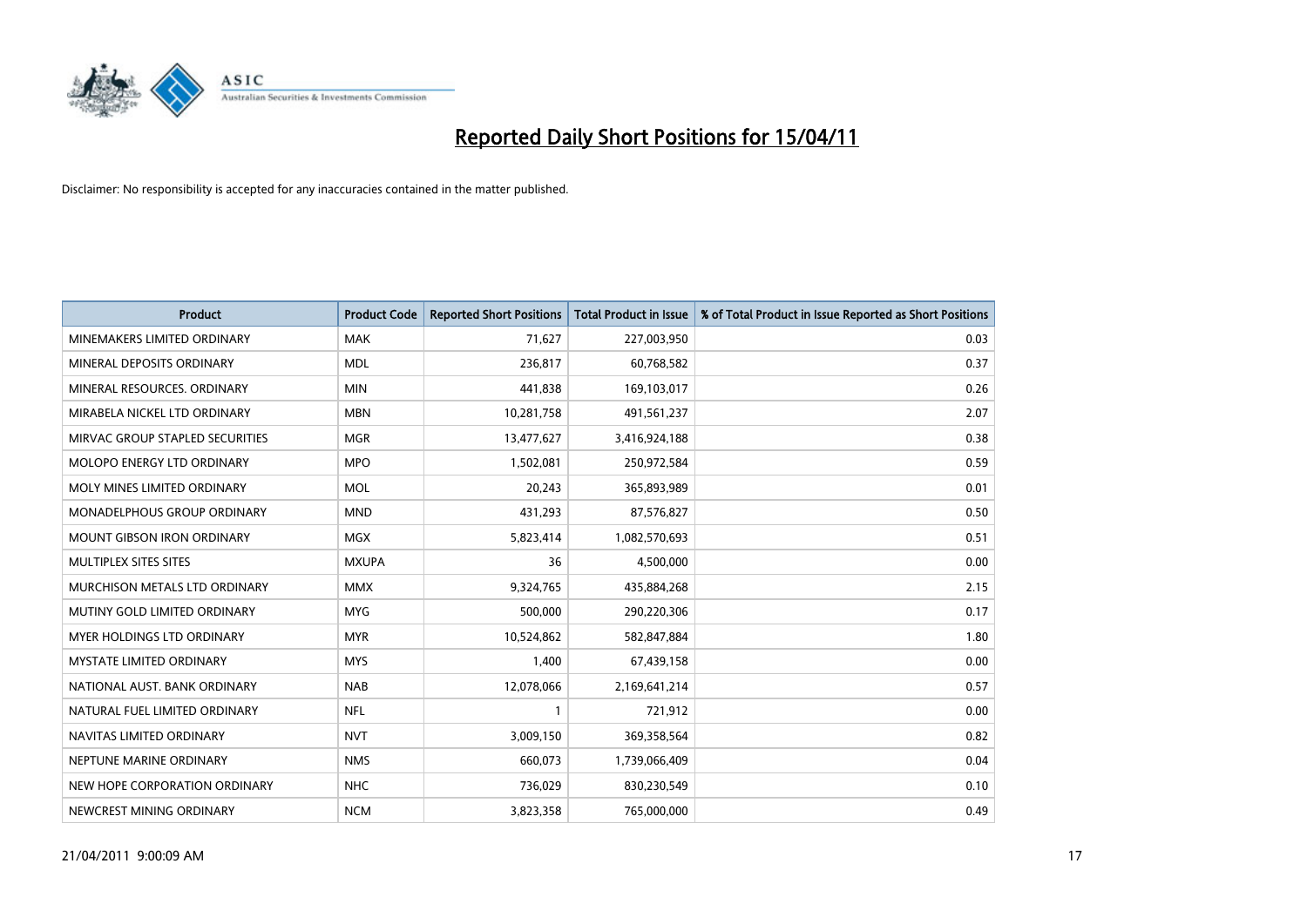

| <b>Product</b>                        | <b>Product Code</b> | <b>Reported Short Positions</b> | Total Product in Issue | % of Total Product in Issue Reported as Short Positions |
|---------------------------------------|---------------------|---------------------------------|------------------------|---------------------------------------------------------|
| NEWS CORP A NON-VOTING CDI            | <b>NWSLV</b>        | 605,456                         | 1,829,573,297          | 0.03                                                    |
| NEWS CORP B VOTING CDI                | <b>NWS</b>          | 2,196,949                       | 798,520,953            | 0.25                                                    |
| NEXBIS LIMITED ORDINARY               | <b>NBS</b>          | 63.733                          | 798,356,704            | 0.01                                                    |
| NEXUS ENERGY LIMITED ORDINARY         | <b>NXS</b>          | 9,661,455                       | 1,020,257,304          | 0.93                                                    |
| NIB HOLDINGS LIMITED ORDINARY         | <b>NHF</b>          | 393,760                         | 466,765,752            | 0.08                                                    |
| NICK SCALI LIMITED ORDINARY           | <b>NCK</b>          | 3,400                           | 81,000,000             | 0.00                                                    |
| NIDO PETROLEUM ORDINARY               | <b>NDO</b>          | 787,036                         | 1,373,822,119          | 0.05                                                    |
| NKWE PLATINUM 10C US COMMON           | <b>NKP</b>          | 176,000                         | 559,651,184            | 0.03                                                    |
| NOBLE MINERAL RES ORDINARY            | <b>NMG</b>          | 1,123,264                       | 381,798,733            | 0.29                                                    |
| NORTHERN CREST ORDINARY               | <b>NOC</b>          | 24,345                          | 116,074,781            | 0.02                                                    |
| NORTHERN IRON LTD ORDINARY            | <b>NFE</b>          | 1,056,233                       | 336,084,863            | 0.30                                                    |
| NORTHERN MIN LTD ORDINARY             | <b>NTU</b>          | 97,075                          | 164,545,022            | 0.06                                                    |
| NRW HOLDINGS LIMITED ORDINARY         | <b>NWH</b>          | 1,593,052                       | 251,223,000            | 0.62                                                    |
| NSL CONSOLIDATED LTD ORDINARY         | <b>NSL</b>          | 101,269                         | 270,661,373            | 0.03                                                    |
| NUFARM LIMITED ORDINARY               | <b>NUF</b>          | 6,105,068                       | 261,833,005            | 2.32                                                    |
| OAKTON LIMITED ORDINARY               | <b>OKN</b>          | 675,772                         | 93,800,235             | 0.72                                                    |
| OCEANAGOLD CORP. CHESS DEPOSITARY INT | OGC                 | 956,085                         | 262,180,388            | 0.37                                                    |
| OCEANIA CAPITAL LTD ORDINARY          | <b>OCP</b>          | 2,500                           | 91,921,295             | 0.00                                                    |
| OIL SEARCH LTD ORDINARY               | OSH                 | 11,635,129                      | 1,316,672,727          | 0.87                                                    |
| OILEX LTD ORDINARY                    | OEX                 | 35,978                          | 253,274,885            | 0.01                                                    |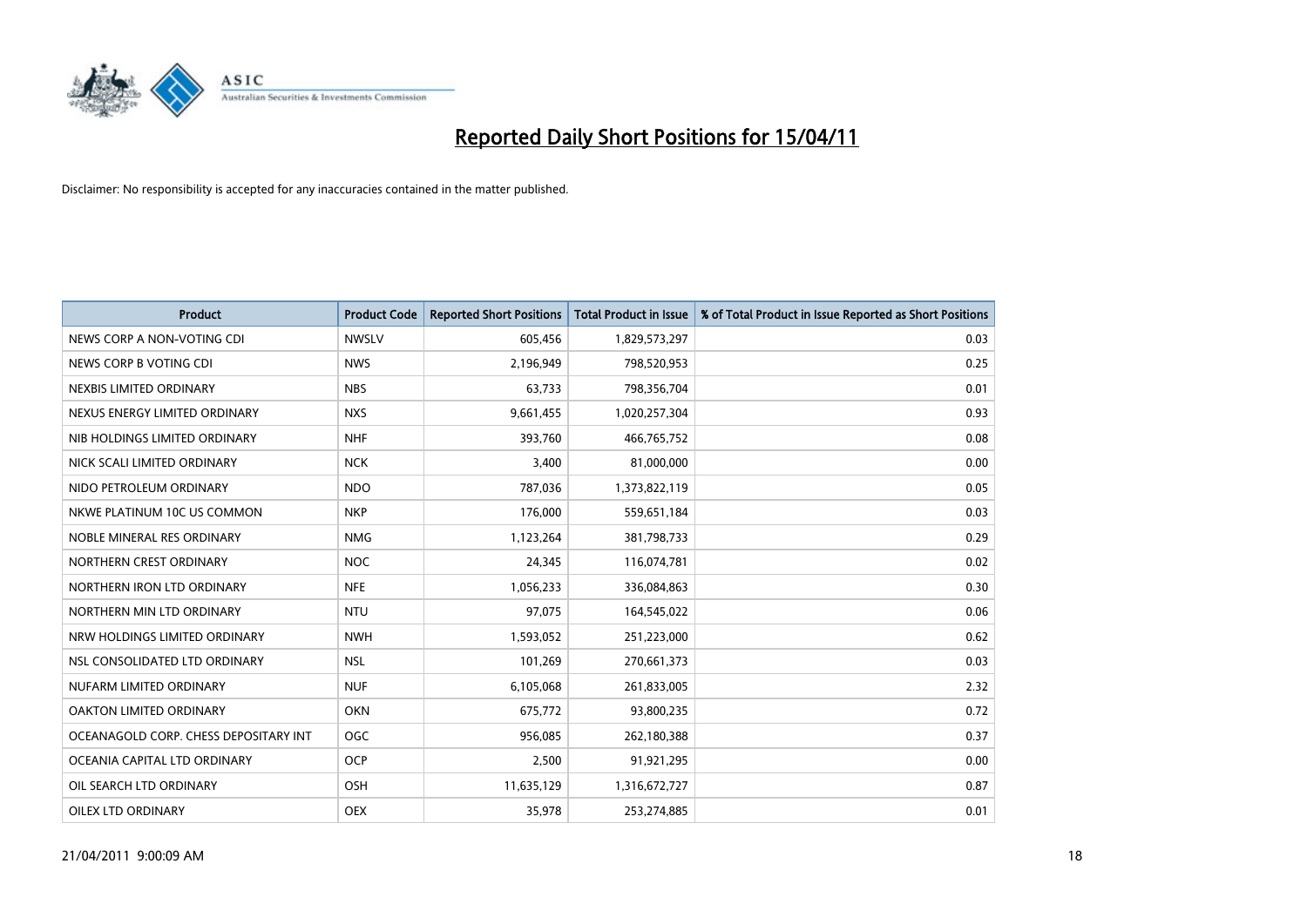

| <b>Product</b>                 | <b>Product Code</b> | <b>Reported Short Positions</b> | Total Product in Issue | % of Total Product in Issue Reported as Short Positions |
|--------------------------------|---------------------|---------------------------------|------------------------|---------------------------------------------------------|
| OM HOLDINGS LIMITED ORDINARY   | OMH                 | 6,191,353                       | 504,085,150            | 1.21                                                    |
| ONESTEEL LIMITED ORDINARY      | OST                 | 14,492,871                      | 1,334,723,421          | 1.07                                                    |
| ORICA LIMITED ORDINARY         | ORI                 | 1,696,928                       | 363,223,767            | 0.47                                                    |
| ORIGIN ENERGY DEFERRED         | <b>ORGN</b>         | 27,379                          | 89,641,361             | 0.03                                                    |
| ORIGIN ENERGY ORDINARY         | <b>ORG</b>          | 11,096,134                      | 974,152,829            | 1.11                                                    |
| OROCOBRE LIMITED ORDINARY      | <b>ORE</b>          | 55,001                          | 102,813,894            | 0.05                                                    |
| OROTONGROUP LIMITED ORDINARY   | ORL                 | 3,912                           | 40,880,902             | 0.01                                                    |
| OTTO ENERGY LIMITED ORDINARY   | <b>OEL</b>          | 109,204                         | 1,134,540,071          | 0.01                                                    |
| OZ MINERALS ORDINARY           | OZL                 | 25,831,060                      | 3,238,546,504          | 0.78                                                    |
| <b>PACIFIC BRANDS ORDINARY</b> | <b>PBG</b>          | 8,780,190                       | 931,386,248            | 0.96                                                    |
| PALADIN ENERGY LTD ORDINARY    | <b>PDN</b>          | 12,123,938                      | 777,698,217            | 1.55                                                    |
| PANAUST LIMITED ORDINARY       | <b>PNA</b>          | 11,787,466                      | 2,965,008,426          | 0.39                                                    |
| PANCONTINENTAL OIL ORDINARY    | PCL                 | 4,109,589                       | 592,286,658            | 0.69                                                    |
| PANORAMIC RESOURCES ORDINARY   | PAN                 | 295,928                         | 207,050,710            | 0.15                                                    |
| PAPERLINX LIMITED ORDINARY     | <b>PPX</b>          | 19,723,189                      | 603,580,761            | 3.26                                                    |
| PAPILLON RES LTD ORDINARY      | <b>PIR</b>          | 300,282                         | 190,554,855            | 0.15                                                    |
| PATTIES FOODS LTD ORDINARY     | PFL                 |                                 | 138,908,853            | 0.00                                                    |
| PEET LIMITED ORDINARY          | <b>PPC</b>          | 19,345                          | 302,965,804            | 0.00                                                    |
| PENINSULA ENERGY LTD ORDINARY  | <b>PEN</b>          | 505,000                         | 2,086,495,200          | 0.02                                                    |
| PERILYA LIMITED ORDINARY       | PEM                 | 276.995                         | 526,075,563            | 0.05                                                    |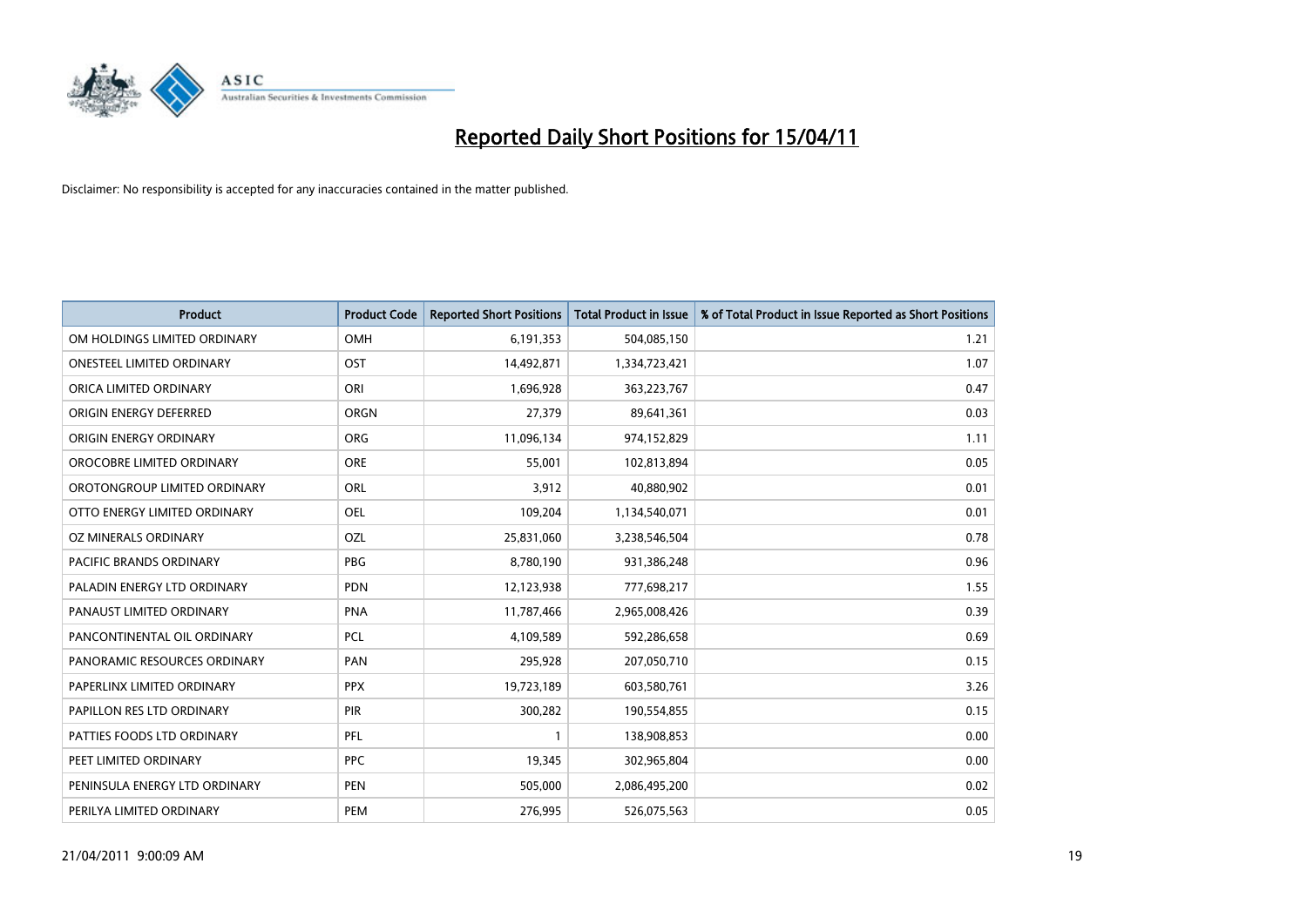

| <b>Product</b>                       | <b>Product Code</b> | <b>Reported Short Positions</b> | <b>Total Product in Issue</b> | % of Total Product in Issue Reported as Short Positions |
|--------------------------------------|---------------------|---------------------------------|-------------------------------|---------------------------------------------------------|
| PERPETUAL LIMITED ORDINARY           | PPT                 | 2,278,630                       | 44,669,352                    | 5.09                                                    |
| PERSEUS MINING LTD ORDINARY          | PRU                 | 2,706,740                       | 424,017,088                   | 0.62                                                    |
| PETSEC ENERGY ORDINARY               | <b>PSA</b>          | 223,332                         | 231,283,622                   | 0.10                                                    |
| PHARMAXIS LTD ORDINARY               | <b>PXS</b>          | 434,762                         | 228,127,809                   | 0.18                                                    |
| PHOTON GROUP LTD ORDINARY            | <b>PGA</b>          | 250,510                         | 1,540,543,357                 | 0.02                                                    |
| PLATINUM ASSET ORDINARY              | <b>PTM</b>          | 7,148,397                       | 561,347,878                   | 1.26                                                    |
| PLATINUM AUSTRALIA ORDINARY          | <b>PLA</b>          | 3,788,616                       | 392,430,039                   | 0.98                                                    |
| PLATINUM CAPITAL LTD ORDINARY        | <b>PMC</b>          |                                 | 164,959,410                   | 0.00                                                    |
| <b>PMP LIMITED ORDINARY</b>          | <b>PMP</b>          | 47,145                          | 335,338,483                   | 0.01                                                    |
| PORT BOUVARD LIMITED ORDINARY        | PBD                 | 6,754                           | 593,868,295                   | 0.00                                                    |
| PREMIER INVESTMENTS ORDINARY         | <b>PMV</b>          | 409,220                         | 155,062,831                   | 0.26                                                    |
| PRIMA BIOMED LTD ORDINARY            | <b>PRR</b>          | 340,621                         | 796,390,564                   | 0.04                                                    |
| PRIMARY HEALTH CARE ORDINARY         | <b>PRY</b>          | 8,468,674                       | 496,103,188                   | 1.69                                                    |
| PRIME INFR GROUP. STAPLED SECURITIES | PIH                 | 308,735                         | 351,776,795                   | 0.09                                                    |
| PRIME MEDIA GRP LTD ORDINARY         | <b>PRT</b>          | 14.825                          | 366,330,303                   | 0.00                                                    |
| PROGEN PHARMACEUTIC ORDINARY         | <b>PGL</b>          | 151,596                         | 24,709,097                    | 0.61                                                    |
| PROGRAMMED ORDINARY                  | <b>PRG</b>          | 381,882                         | 118,169,908                   | 0.32                                                    |
| <b>PSIVIDA CORP CDI 1:1</b>          | <b>PVA</b>          | 6,878                           | 8,896,217                     | 0.08                                                    |
| <b>QANTAS AIRWAYS ORDINARY</b>       | QAN                 | 34,846,439                      | 2,265,123,620                 | 1.53                                                    |
| OBE INSURANCE GROUP ORDINARY         | <b>OBE</b>          | 18,795,874                      | 1,073,894,369                 | 1.69                                                    |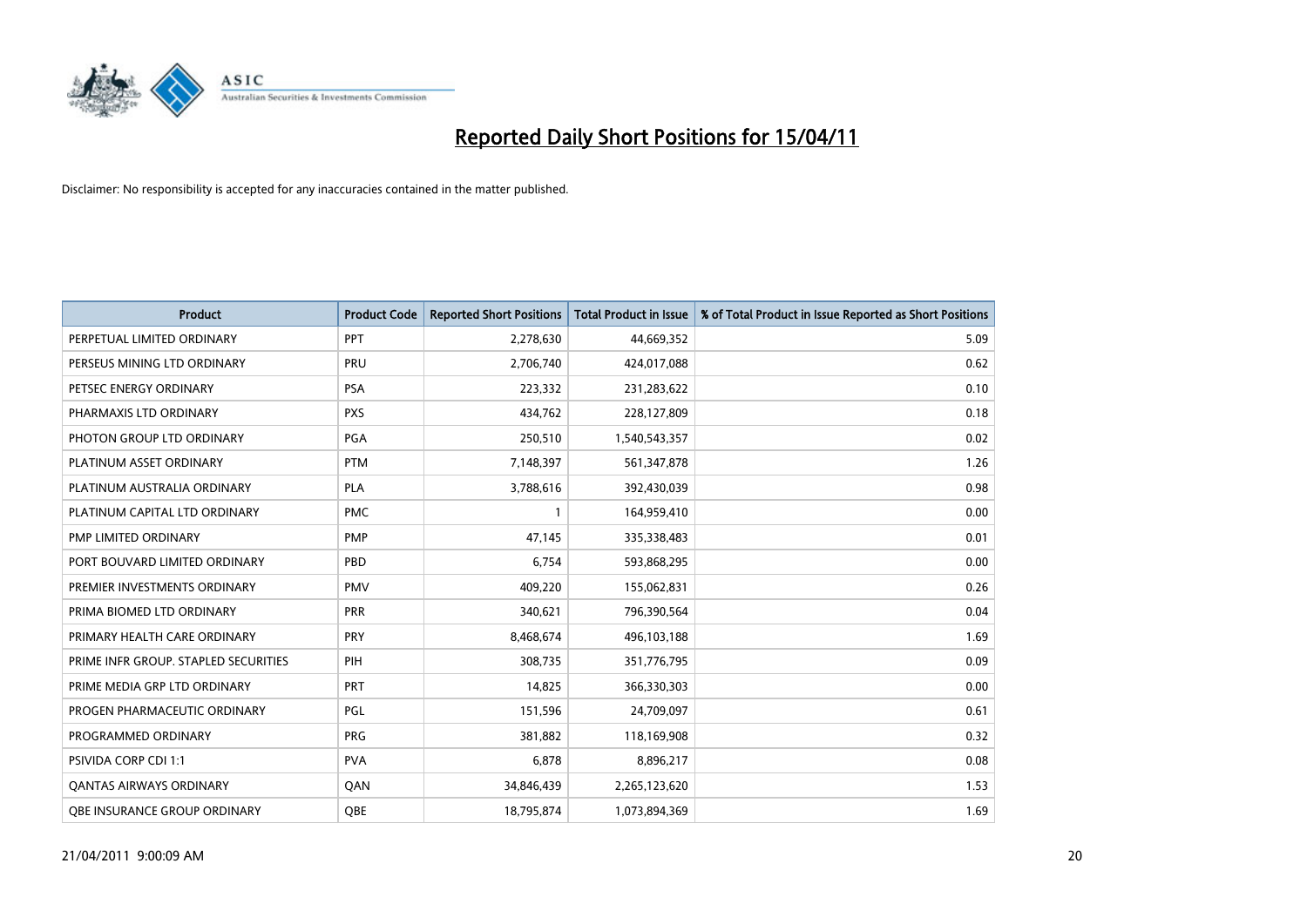

| <b>Product</b>                      | <b>Product Code</b> | <b>Reported Short Positions</b> | <b>Total Product in Issue</b> | % of Total Product in Issue Reported as Short Positions |
|-------------------------------------|---------------------|---------------------------------|-------------------------------|---------------------------------------------------------|
| OR NATIONAL LIMITED ORDINARY        | <b>ORN</b>          | 21,068,596                      | 2,440,000,000                 | 0.85                                                    |
| RAMELIUS RESOURCES ORDINARY         | <b>RMS</b>          | 155,575                         | 291,658,795                   | 0.05                                                    |
| RAMSAY HEALTH CARE ORDINARY         | <b>RHC</b>          | 1,515,825                       | 202,081,252                   | 0.74                                                    |
| RANGE RESOURCES LTD ORDINARY        | <b>RRS</b>          | 188,235                         | 1,447,850,695                 | 0.01                                                    |
| <b>RCR TOMLINSON ORDINARY</b>       | <b>RCR</b>          | 52,891                          | 131,897,672                   | 0.04                                                    |
| <b>REA GROUP ORDINARY</b>           | <b>REA</b>          | 41,634                          | 129,691,280                   | 0.03                                                    |
| <b>RECKON LIMITED ORDINARY</b>      | <b>RKN</b>          | 683                             | 133,384,060                   | 0.00                                                    |
| <b>RED 5 LIMITED ORDINARY</b>       | <b>RED</b>          | 40,480                          | 1,283,597,526                 | 0.00                                                    |
| RED FORK ENERGY ORDINARY            | <b>RFE</b>          | 33,033                          | 160,035,000                   | 0.02                                                    |
| <b>REED RESOURCES LTD ORDINARY</b>  | <b>RDR</b>          | 268,204                         | 262,237,201                   | 0.10                                                    |
| <b>REGIS RESOURCES ORDINARY</b>     | <b>RRL</b>          | 2,188,518                       | 431,150,415                   | 0.51                                                    |
| RESMED INC CDI 10:1                 | <b>RMD</b>          | 9,092,919                       | 1,534,676,730                 | 0.59                                                    |
| <b>RESOLUTE MINING ORDINARY</b>     | <b>RSG</b>          | 4,412,330                       | 467,464,116                   | 0.95                                                    |
| <b>RESOURCE GENERATION ORDINARY</b> | <b>RES</b>          | 302,237                         | 244,400,530                   | 0.12                                                    |
| <b>RETAIL FOOD GROUP ORDINARY</b>   | <b>RFG</b>          | 1,955                           | 107,788,918                   | 0.00                                                    |
| REVERSE CORP LIMITED ORDINARY       | <b>REF</b>          | 25,141                          | 92,382,175                    | 0.03                                                    |
| REX MINERALS LIMITED ORDINARY       | <b>RXM</b>          | 212,972                         | 150,688,879                   | 0.14                                                    |
| RHG LIMITED ORDINARY                | <b>RHG</b>          | 95,172                          | 318,745,978                   | 0.02                                                    |
| <b>RIDLEY CORPORATION ORDINARY</b>  | <b>RIC</b>          | 799,017                         | 307,817,071                   | 0.26                                                    |
| RIO TINTO LIMITED ORDINARY          | <b>RIO</b>          | 13,657,247                      | 435,758,720                   | 3.12                                                    |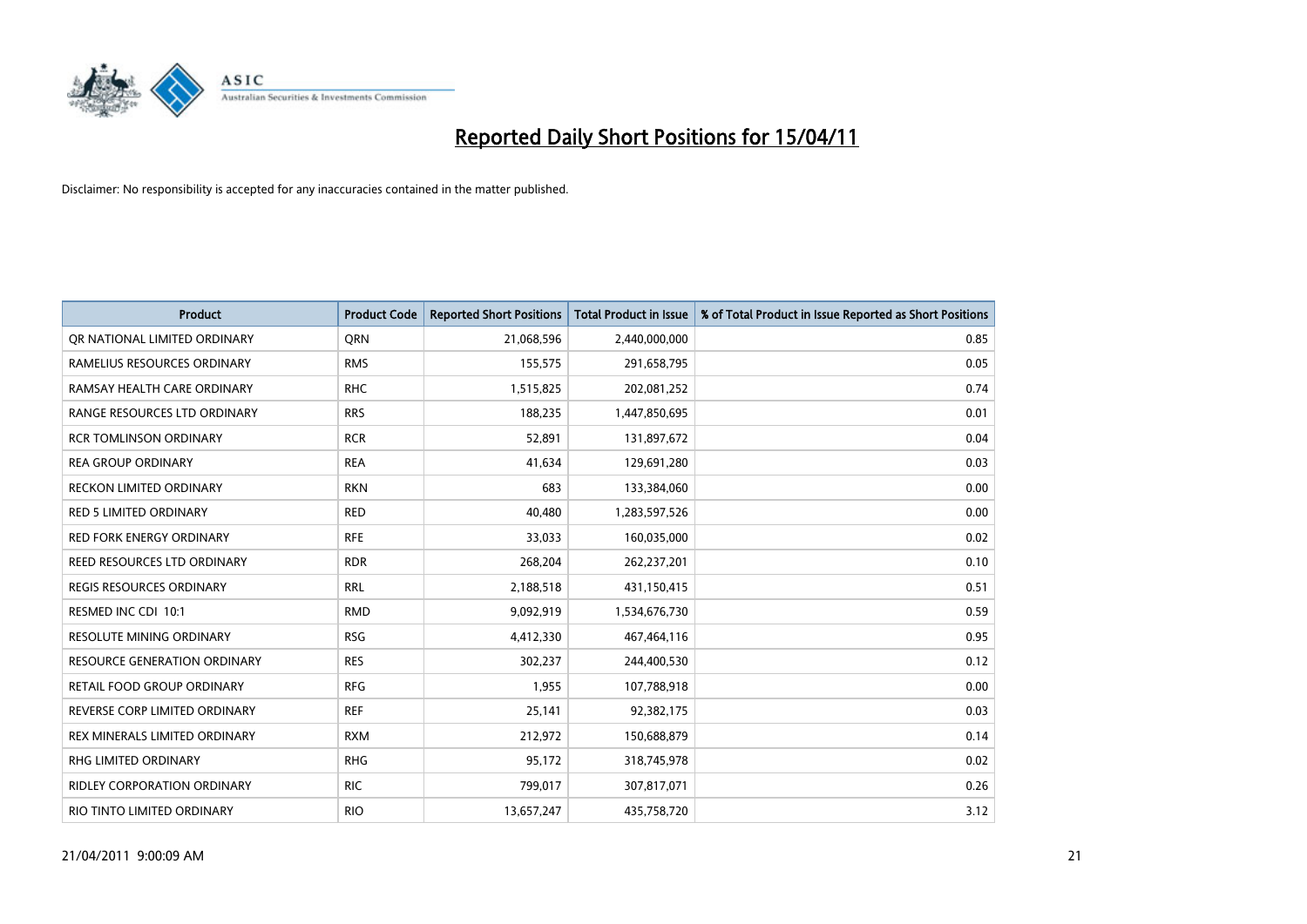

| <b>Product</b>                    | <b>Product Code</b> | <b>Reported Short Positions</b> | Total Product in Issue | % of Total Product in Issue Reported as Short Positions |
|-----------------------------------|---------------------|---------------------------------|------------------------|---------------------------------------------------------|
| <b>RIVERCITY MOTORWAY STAPLED</b> | <b>RCY</b>          | 132,000                         | 957,010,115            | 0.01                                                    |
| RIVERSDALE MINING ORDINARY        | <b>RIV</b>          | 120,518                         | 244,431,186            | 0.05                                                    |
| ROBUST RESOURCES ORDINARY         | <b>ROL</b>          | 1,119,174                       | 84,944,097             | 1.32                                                    |
| ROC OIL COMPANY ORDINARY          | <b>ROC</b>          | 6,724,909                       | 713,154,560            | 0.94                                                    |
| RP DATA LTD ORDINARY              | <b>RPX</b>          | 364,038                         | 149,246,421            | 0.24                                                    |
| SAI GLOBAL LIMITED ORDINARY       | SAI                 | 290,160                         | 199,552,155            | 0.13                                                    |
| SALMAT LIMITED ORDINARY           | <b>SLM</b>          | 145,807                         | 159,767,799            | 0.09                                                    |
| SAMSON OIL & GAS LTD ORDINARY     | <b>SSN</b>          | 3,153,850                       | 1,726,088,509          | 0.18                                                    |
| SANDFIRE RESOURCES ORDINARY       | <b>SFR</b>          | 452,848                         | 148,309,969            | 0.30                                                    |
| <b>SANTOS LTD ORDINARY</b>        | <b>STO</b>          | 6,901,849                       | 877,913,584            | 0.75                                                    |
| SARACEN MINERAL ORDINARY          | <b>SAR</b>          | 727,878                         | 492,151,415            | 0.14                                                    |
| SEDGMAN LIMITED ORDINARY          | <b>SDM</b>          | 399,288                         | 209,752,689            | 0.19                                                    |
| SEEK LIMITED ORDINARY             | <b>SEK</b>          | 5,828,232                       | 336,584,488            | 1.71                                                    |
| SENETAS CORPORATION ORDINARY      | <b>SEN</b>          | 756,999                         | 463,105,195            | 0.16                                                    |
| SERVCORP LIMITED ORDINARY         | SRV                 | 77,855                          | 98,440,807             | 0.08                                                    |
| SERVICE STREAM ORDINARY           | <b>SSM</b>          | 344,663                         | 283,418,867            | 0.12                                                    |
| SEVEN GROUP HOLDINGS ORDINARY     | <b>SVW</b>          | 805,123                         | 305,410,281            | 0.25                                                    |
| SIGMA PHARMACEUTICAL ORDINARY     | <b>SIP</b>          | 17,723,839                      | 1,178,626,572          | 1.50                                                    |
| SILEX SYSTEMS ORDINARY            | <b>SLX</b>          | 336,465                         | 170,128,997            | 0.20                                                    |
| SILVER LAKE RESOURCE ORDINARY     | <b>SLR</b>          | 70,295                          | 178,882,838            | 0.03                                                    |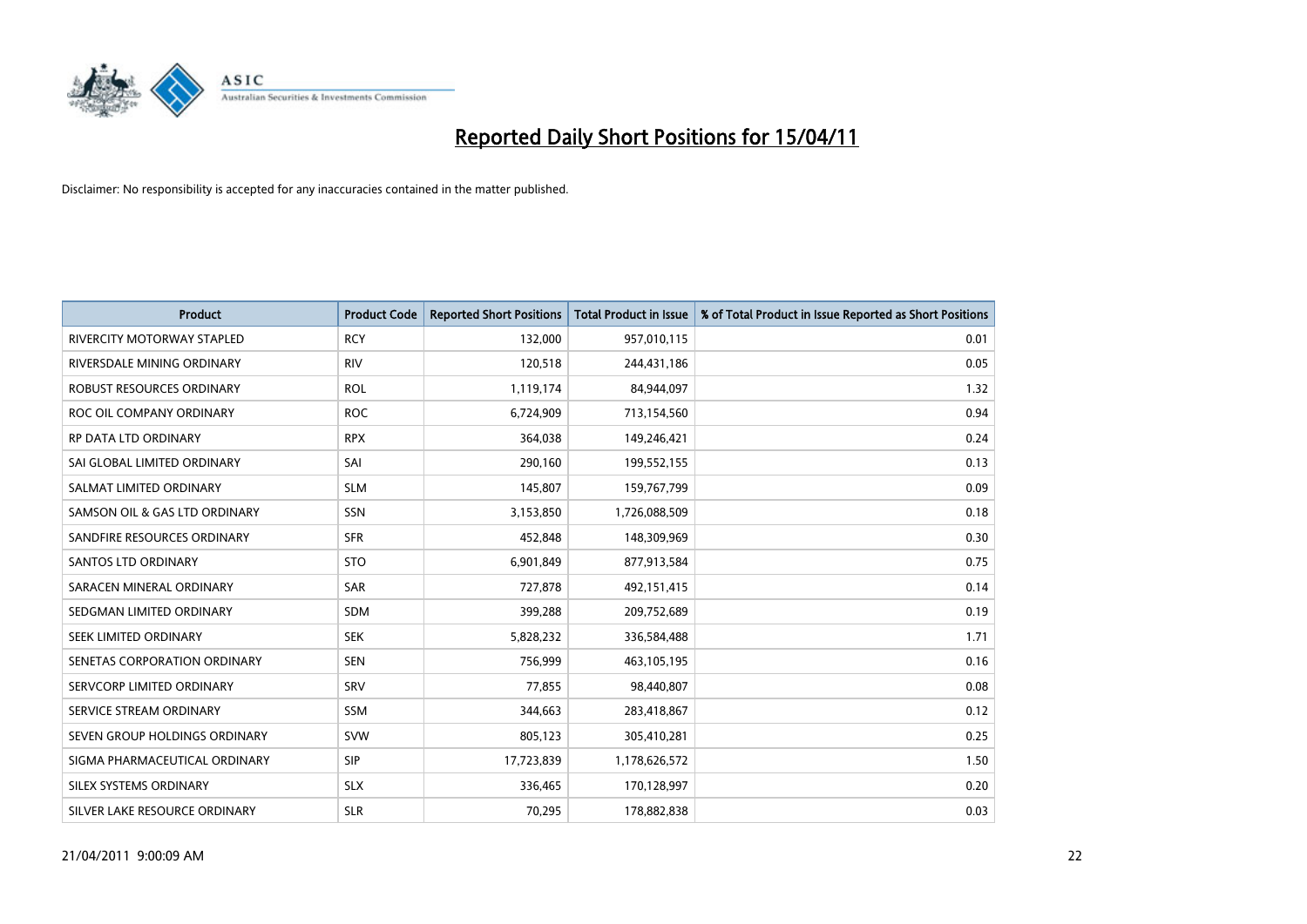

| <b>Product</b>                           | <b>Product Code</b> | <b>Reported Short Positions</b> | <b>Total Product in Issue</b> | % of Total Product in Issue Reported as Short Positions |
|------------------------------------------|---------------------|---------------------------------|-------------------------------|---------------------------------------------------------|
| SIMS METAL MGMT LTD ORDINARY             | <b>SGM</b>          | 3,247,088                       | 205,393,914                   | 1.57                                                    |
| SINGAPORE TELECOMM. CHESS DEPOSITARY INT | <b>SGT</b>          | 4,351,281                       | 276,569,442                   | 1.56                                                    |
| SKILLED GROUP LTD ORDINARY               | <b>SKE</b>          | 126,908                         | 232,963,526                   | 0.05                                                    |
| SKY CITY ENTERTAIN. ORDINARY             | <b>SKC</b>          | 117,051                         | 576,958,340                   | 0.02                                                    |
| <b>SKY NETWORK ORDINARY</b>              | <b>SKT</b>          | 25,520                          | 389,139,785                   | 0.01                                                    |
| <b>SLATER &amp; GORDON ORDINARY</b>      | <b>SGH</b>          | 6,995                           | 149,320,168                   | 0.00                                                    |
| SMS MANAGEMENT, ORDINARY                 | <b>SMX</b>          | 61,147                          | 67,661,358                    | 0.09                                                    |
| SONIC HEALTHCARE ORDINARY                | <b>SHL</b>          | 6,959,166                       | 388,429,875                   | 1.78                                                    |
| SOUL PATTINSON (W.H) ORDINARY            | SOL                 | 48,593                          | 238,640,580                   | 0.03                                                    |
| SP AUSNET STAPLED SECURITIES             | <b>SPN</b>          | 5,247,245                       | 2,795,115,439                 | 0.18                                                    |
| SPARK INFRASTRUCTURE STAPLED NOTE & UNIT | SKI                 | 17,398,982                      | 1,326,734,264                 | 1.31                                                    |
| SPDR 200 FUND ETF UNITS                  | <b>STW</b>          | 8                               | 50,839,159                    | 0.00                                                    |
| SPECIALTY FASHION ORDINARY               | <b>SFH</b>          | 1,877,876                       | 191,686,122                   | 0.98                                                    |
| SPHERE MINERALS LTD ORDINARY             | SPH                 | 1,991                           | 171,348,151                   | 0.00                                                    |
| SPOTLESS GROUP LTD ORDINARY              | <b>SPT</b>          | 2,356,901                       | 262,766,725                   | 0.88                                                    |
| ST BARBARA LIMITED ORDINARY              | SBM                 | 3,306,370                       | 325,615,389                   | 1.03                                                    |
| STAGING CONNECTIONS ORDINARY             | <b>STG</b>          | 2,917,189                       | 78,317,726                    | 3.72                                                    |
| STANMORE COAL LTD ORDINARY               | <b>SMR</b>          | 77,940                          | 87,270,738                    | 0.09                                                    |
| STARPHARMA HOLDINGS ORDINARY             | <b>SPL</b>          | 193,420                         | 247,402,721                   | 0.08                                                    |
| STH AMERICAN COR LTD ORDINARY            | SAY                 | 9,200                           | 245,846,493                   | 0.00                                                    |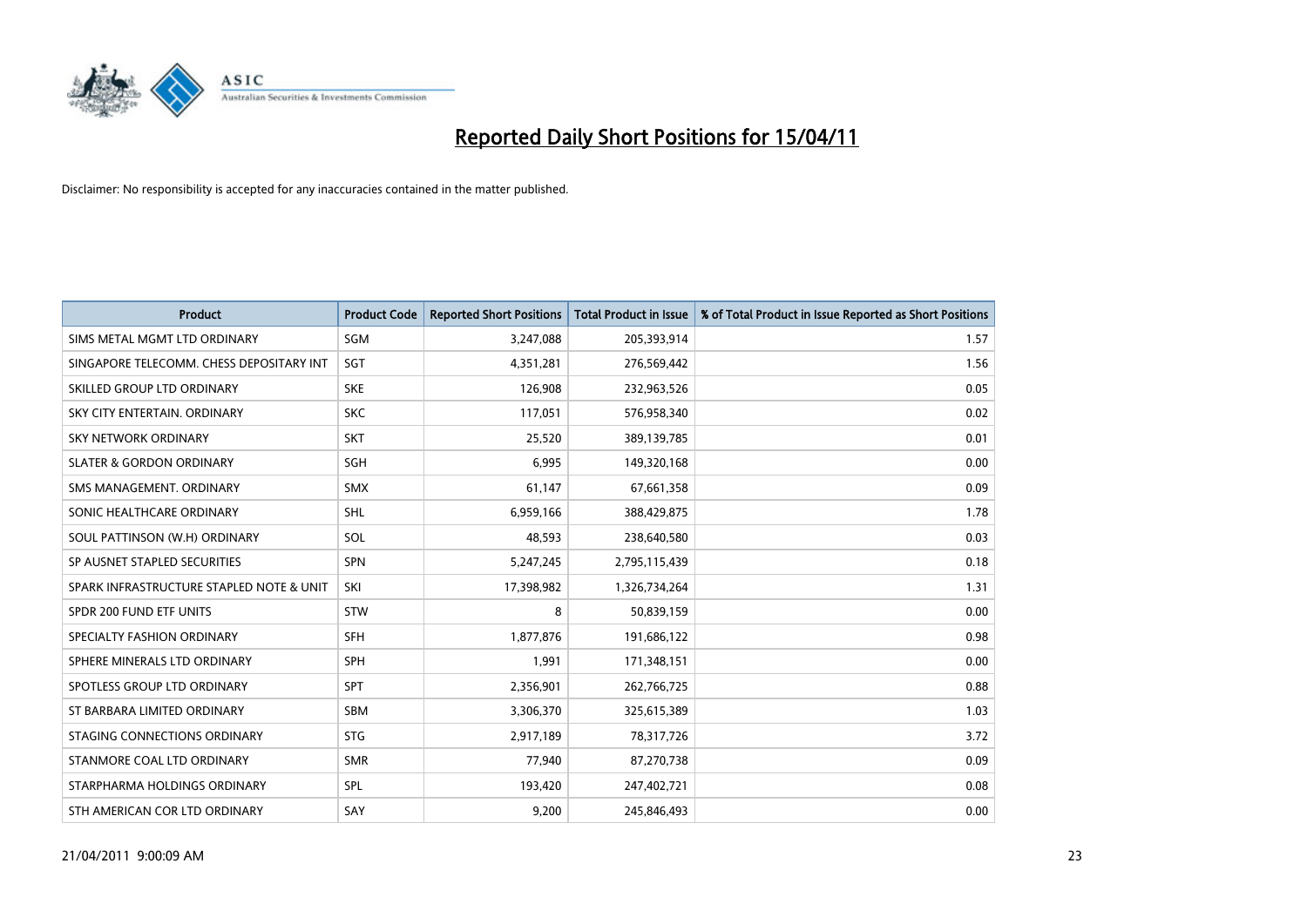

| <b>Product</b>                      | <b>Product Code</b> | <b>Reported Short Positions</b> | <b>Total Product in Issue</b> | % of Total Product in Issue Reported as Short Positions |
|-------------------------------------|---------------------|---------------------------------|-------------------------------|---------------------------------------------------------|
| STHN CROSS MEDIA ORDINARY           | <b>SXL</b>          | 1,754,786                       | 379,322,895                   | 0.45                                                    |
| STOCKLAND UNITS/ORD STAPLED         | <b>SGP</b>          | 12,814,285                      | 2,383,036,717                 | 0.53                                                    |
| STRAITS RES LTD. ORDINARY           | <b>SRO</b>          | 7,984,459                       | 324,355,749                   | 2.45                                                    |
| STRIKE RESOURCES ORDINARY           | <b>SRK</b>          | 5,000                           | 133,534,268                   | 0.00                                                    |
| STW COMMUNICATIONS ORDINARY         | SGN                 | 225,598                         | 364,310,964                   | 0.06                                                    |
| SUNCORP GROUP LTD ORDINARY          | <b>SUN</b>          | 6,600,697                       | 1,286,600,980                 | 0.49                                                    |
| SUNDANCE ENERGY ORDINARY            | <b>SEA</b>          | 67,183                          | 276,709,585                   | 0.02                                                    |
| SUNDANCE RESOURCES ORDINARY         | SDL                 | 9,890,468                       | 2,718,671,668                 | 0.37                                                    |
| SUNLAND GROUP LTD ORDINARY          | <b>SDG</b>          | 9,126                           | 224,881,794                   | 0.00                                                    |
| SUPER RET REP LTD ORDINARY          | SUL                 | 227,120                         | 130,018,739                   | 0.18                                                    |
| SWICK MINING ORDINARY               | <b>SWK</b>          | 1,548                           | 236,724,970                   | 0.00                                                    |
| SYMEX HOLDINGS ORDINARY             | <b>SYM</b>          | 6,633                           | 142,481,091                   | 0.00                                                    |
| TABCORP HOLDINGS LTD ORDINARY       | <b>TAH</b>          | 1,819,849                       | 688,019,737                   | 0.25                                                    |
| TALENT2 INTERNATION ORDINARY        | <b>TWO</b>          | 7                               | 142,434,450                   | 0.00                                                    |
| <b>TALISMAN MINING ORDINARY</b>     | <b>TLM</b>          | 3,079                           | 130,438,627                   | 0.00                                                    |
| TAP OIL LIMITED ORDINARY            | <b>TAP</b>          | 638,704                         | 240,967,311                   | 0.27                                                    |
| TASSAL GROUP LIMITED ORDINARY       | <b>TGR</b>          | 44,955                          | 146,304,404                   | 0.02                                                    |
| TATTS GROUP LTD ORDINARY            | <b>TTS</b>          | 11,943,289                      | 1,318,683,208                 | 0.90                                                    |
| <b>TELECOM CORPORATION ORDINARY</b> | <b>TEL</b>          | 19,120,754                      | 1,924,649,369                 | 0.98                                                    |
| TELSTRA CORPORATION. ORDINARY       | <b>TLS</b>          | 23,560,313                      | 12,443,074,357                | 0.19                                                    |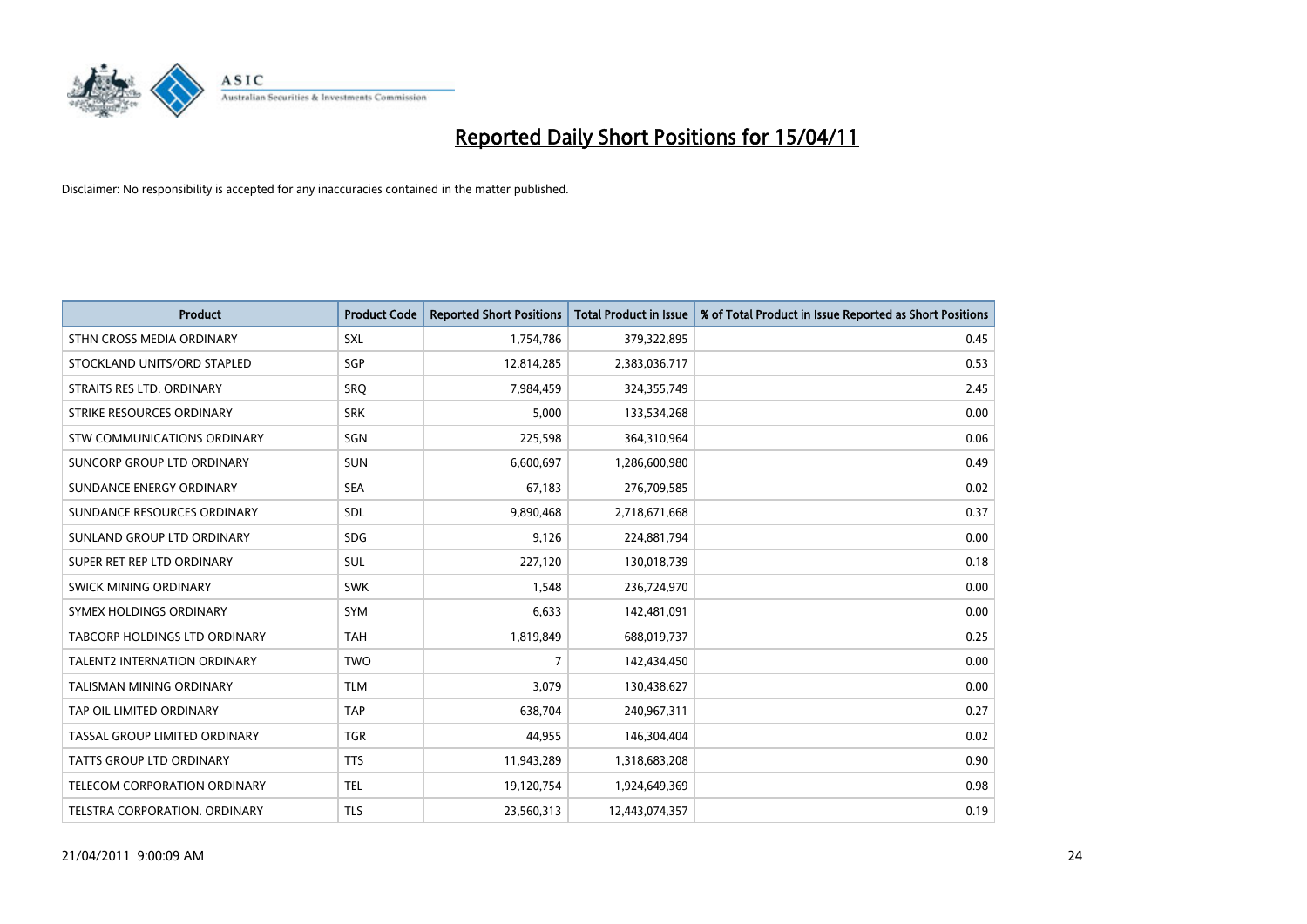

| <b>Product</b>                          | <b>Product Code</b> | <b>Reported Short Positions</b> | Total Product in Issue | % of Total Product in Issue Reported as Short Positions |
|-----------------------------------------|---------------------|---------------------------------|------------------------|---------------------------------------------------------|
| TEN NETWORK HOLDINGS ORDINARY           | <b>TEN</b>          | 36,112,419                      | 1,045,236,720          | 3.45                                                    |
| TERANGA GOLD CORP CDI 1:1               | <b>TGZ</b>          | 193,687                         | 150,228,220            | 0.12                                                    |
| TFS CORPORATION LTD ORDINARY            | <b>TFC</b>          | 65,950                          | 275,789,494            | 0.02                                                    |
| THE REJECT SHOP ORDINARY                | <b>TRS</b>          | 410,257                         | 26,033,570             | 1.56                                                    |
| THOR MINING PLC CHESS DEPOSITARY        | <b>THR</b>          | 2,307                           | 222,489,120            | 0.00                                                    |
| THORN GROUP LIMITED ORDINARY            | <b>TGA</b>          | 2,361                           | 129,858,924            | 0.00                                                    |
| THUNDELARRA EXPLOR, ORDINARY            | <b>THX</b>          | 57,135                          | 153,578,927            | 0.04                                                    |
| <b>TIGER RESOURCES ORDINARY</b>         | <b>TGS</b>          | 74,955                          | 668,635,549            | 0.01                                                    |
| TIMBERCORP LIMITED ORDINARY             | <b>TIM</b>          | 90,074                          | 352,071,429            | 0.02                                                    |
| <b>TISHMAN SPEYER UNITS</b>             | <b>TSO</b>          | 69,682                          | 338,440,904            | 0.02                                                    |
| TNG LIMITED ORDINARY                    | <b>TNG</b>          | 4,321                           | 284,803,062            | 0.00                                                    |
| TOLL HOLDINGS LTD ORDINARY              | <b>TOL</b>          | 16,934,748                      | 710,128,531            | 2.39                                                    |
| TORO ENERGY LIMITED ORDINARY            | <b>TOE</b>          | 111,860                         | 964,936,676            | 0.01                                                    |
| <b>TOWER AUSTRALIA ORDINARY</b>         | <b>TAL</b>          | 6,526,802                       | 419,652,394            | 1.55                                                    |
| <b>TOWER LIMITED ORDINARY</b>           | <b>TWR</b>          | 690,119                         | 263,603,448            | 0.26                                                    |
| TOX FREE SOLUTIONS ORDINARY             | <b>TOX</b>          | 42,992                          | 92,290,500             | 0.04                                                    |
| TPG TELECOM LIMITED ORDINARY            | <b>TPM</b>          | 3,594,267                       | 775,522,421            | 0.44                                                    |
| TRANSFIELD SERV INFR STAPLED SECURITIES | <b>TSI</b>          | 105,103                         | 438,756,421            | 0.02                                                    |
| <b>TRANSFIELD SERVICES ORDINARY</b>     | <b>TSE</b>          | 4,937,188                       | 549,715,957            | 0.90                                                    |
| TRANSPACIFIC INDUST, ORDINARY           | <b>TPI</b>          | 13,920,402                      | 960,638,735            | 1.43                                                    |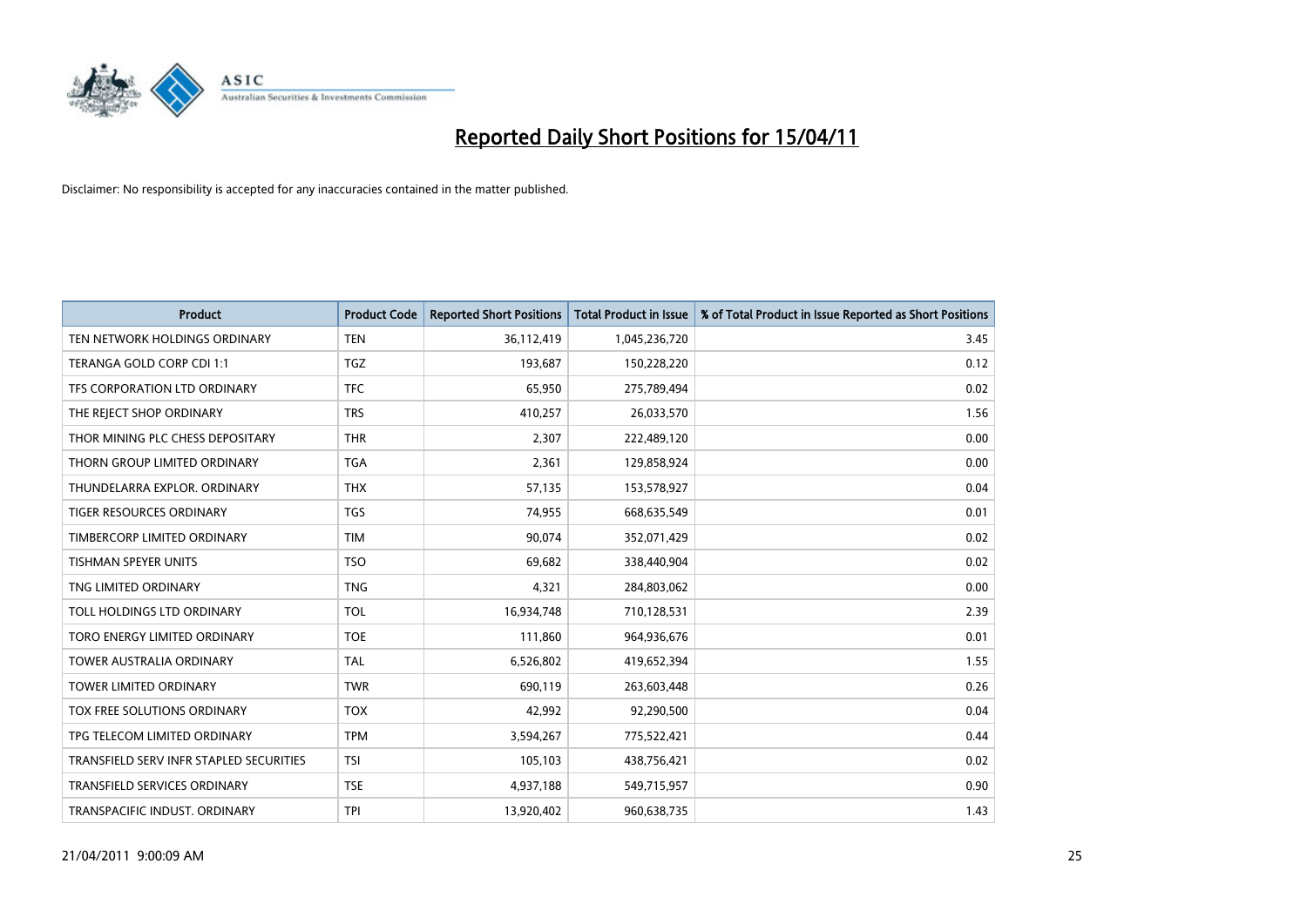

| <b>Product</b>                            | <b>Product Code</b> | <b>Reported Short Positions</b> | <b>Total Product in Issue</b> | % of Total Product in Issue Reported as Short Positions |
|-------------------------------------------|---------------------|---------------------------------|-------------------------------|---------------------------------------------------------|
| TRANSURBAN GROUP TRIPLE STAPLED SEC.      | <b>TCL</b>          | 4,603,908                       | 1,443,543,731                 | 0.30                                                    |
| TRINITY GROUP STAPLED SECURITIES          | <b>TCQ</b>          | 3,419                           | 231,701,539                   | 0.00                                                    |
| TROY RESOURCES NL ORDINARY                | <b>TRY</b>          | 44,036                          | 87,968,823                    | 0.05                                                    |
| UGL LIMITED ORDINARY                      | <b>UGL</b>          | 5,413,082                       | 166,047,171                   | 3.25                                                    |
| UNILIFE CORPORATION CDI US PROHIBITED     | <b>UNS</b>          | 161,984                         | 273,245,765                   | 0.05                                                    |
| UXC LIMITED ORDINARY                      | <b>UXC</b>          | 45,584                          | 305,789,718                   | 0.01                                                    |
| VALAD PROPERTY GROUP STAPLED US PROHIBIT. | <b>VPG</b>          | 3,914,787                       | 115,108,116                   | 3.40                                                    |
| <b>VDM GROUP LIMITED ORDINARY</b>         | <b>VMG</b>          | 11,116                          | 193,127,749                   | 0.01                                                    |
| <b>VENTURE MINERALS ORDINARY</b>          | <b>VMS</b>          | 146,339                         | 220,943,592                   | 0.06                                                    |
| VILLAGE ROADSHOW LTD ORDINARY             | <b>VRL</b>          | 26,705                          | 151,439,777                   | 0.02                                                    |
| VIRGIN BLUE HOLDINGS ORDINARY             | <b>VBA</b>          | 36,170,269                      | 2,210,197,600                 | 1.62                                                    |
| <b>VISION GROUP HLDGS ORDINARY</b>        | VGH                 | 78,000                          | 74,061,110                    | 0.11                                                    |
| <b>VITA GROUP LTD ORDINARY</b>            | <b>VTG</b>          | 75,190                          | 142,499,800                   | 0.05                                                    |
| VITERRA INC CDI 1:1                       | <b>VTA</b>          | 3,828                           | 68,629,939                    | 0.01                                                    |
| <b>WATPAC LIMITED ORDINARY</b>            | <b>WTP</b>          | 29,185                          | 183,341,382                   | 0.01                                                    |
| <b>WDS LIMITED ORDINARY</b>               | <b>WDS</b>          | 701                             | 144,055,662                   | 0.00                                                    |
| WEBIET LIMITED ORDINARY                   | <b>WEB</b>          | 353,213                         | 77,961,278                    | 0.46                                                    |
| <b>WESFARMERS LIMITED ORDINARY</b>        | <b>WES</b>          | 22,404,784                      | 1,005,191,394                 | 2.20                                                    |
| WESFARMERS LIMITED PARTIALLY PROTECTED    | <b>WESN</b>         | 68,240                          | 151,880,768                   | 0.03                                                    |
| WEST AUSTRALIAN NEWS ORDINARY             | <b>WAN</b>          | 2,950,640                       | 460,136,416                   | 0.62                                                    |